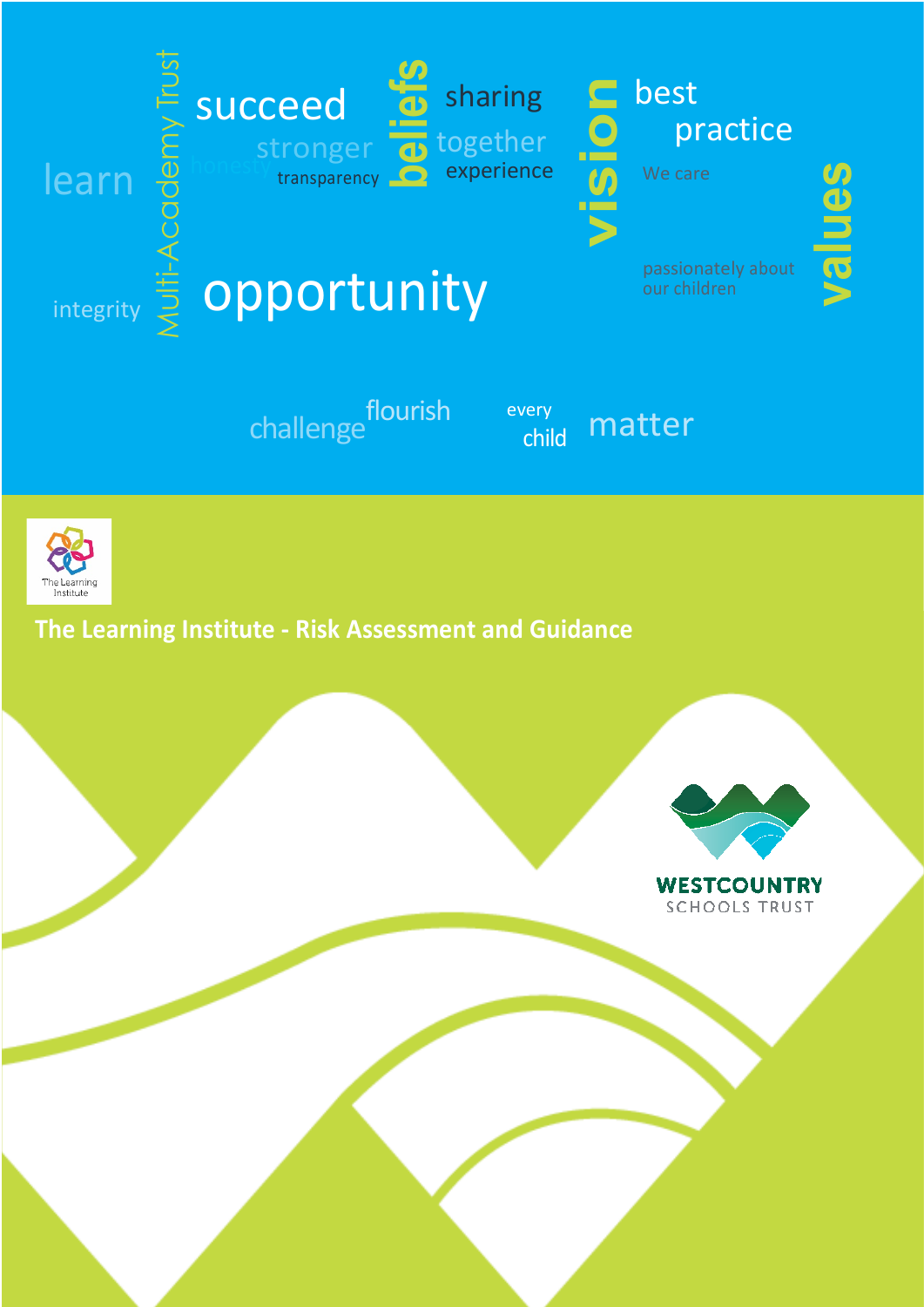

# **Introduction**

**Terminology used in this document**

**Venue – the usual place of study used for face to face taught sessions Learner – This includes all Degree students, Apprentices, and Initial Teacher Training trainees.**

## **The following guidelines are for learners and staff of The Learning Institute and have been adapted from the WeST Toolkit for the reopening of schools.**

We are living in extraordinary times. As the global transmission of COVID-19 has accelerated, its impact on our ways of living and working has been far-reaching, galvanizing a seismic national response, with the education sector at the forefront.

Our aim is to keep the learners and staff as safe as possible during this pandemic alongside the members of the offices and venues that The Learning Institute utilise as part of their programme delivery.

It is essential that guidelines are clearly set out so that any opportunities for the virus to spread are minimised whether the location be a learning venue or one of The Learning Institute offices.

Returning to face-to-face teaching is vital for individual'slearning and for their social wellbeing. Whilst we have been able to put online learning in place over the last 18 months, the current lifting of restrictions now allows us to return to face to face and blended learning models for our different programmes enabling the benefits of sharing of experiences and ideas in a more personal environment. However, we will continue to monitor our delivery mode in line with current local and national guidance.

In relation to working in schools and other teaching venues, whilst it is not possible to ensure a totally risk-free environment, the Office of National Statistics' analysis on coronavirus (COVID-19) related deaths linked to occupations (COVID-19 and occupation: position paper 48 - GOV.UK (www.gov.uk)) suggests that staff in educational settings tend not to be at any greater risk from the disease than many other occupations. Where the venue being used is a school, there is no evidence that children transmit the disease any more than adults. However, we will ensure that appropriate measures are put in place to protect everyone who is part of The Learning Institute as well as those who work and attend each teaching venue.

This document will set out the rationale and actions for attending The Learning Institutes offices and places of study. It will be used in conjunction with the Risk Assessments in place at each of our learning venues. As we return to face-to-face teaching, decisions are underpinned by the following key principles

- The safety of learners and staff is paramount: this includes their mental, emotional, and physical wellbeing.
- In a national crisis that is affecting people's daily lives in countless ways, we must be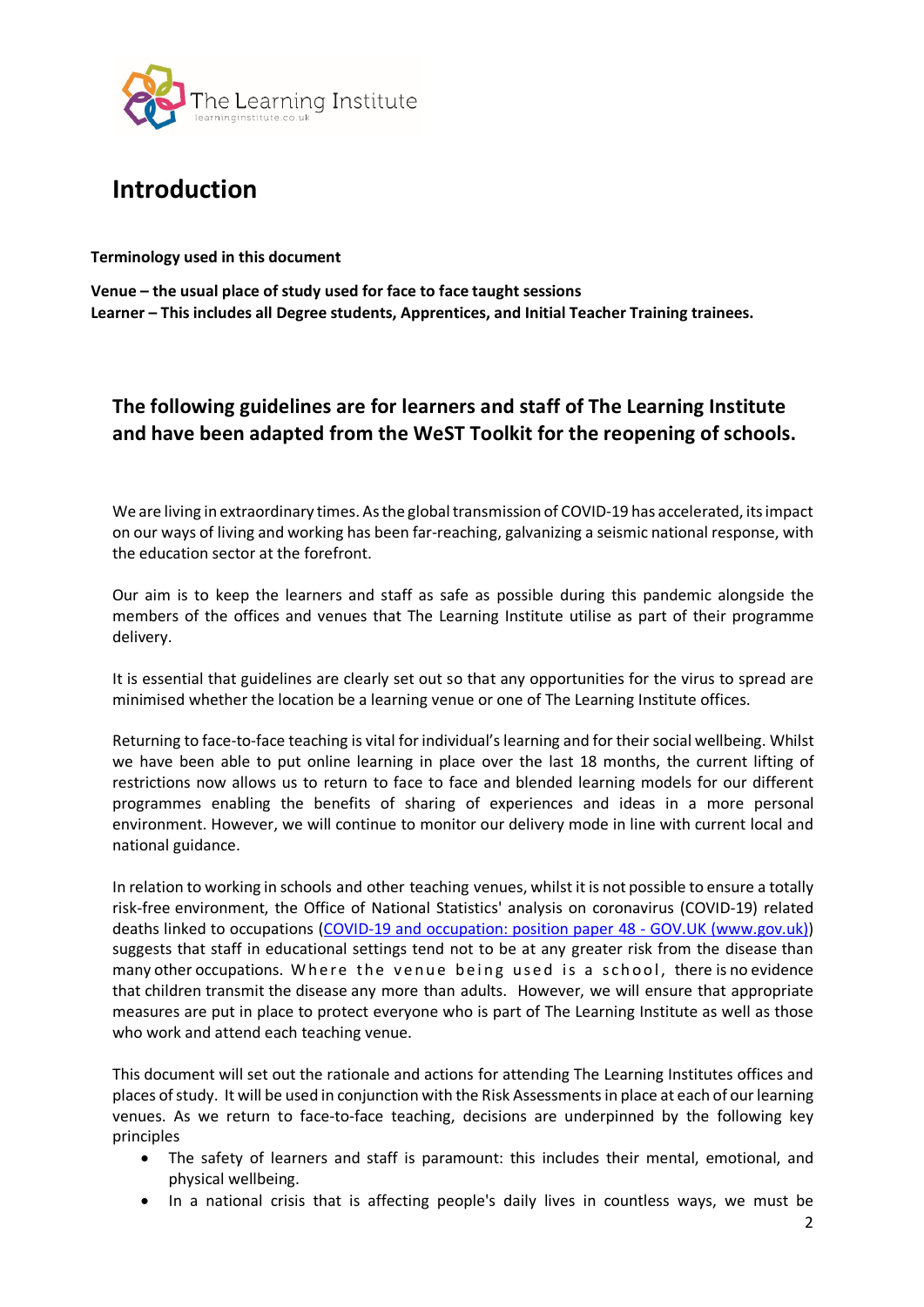supportive and compassionate towards our communities and colleagues in our response.

• It is only by gaining the confidence of everyone involved that The Learning Institute can be successful in enabling all learners to return to face-to-face teaching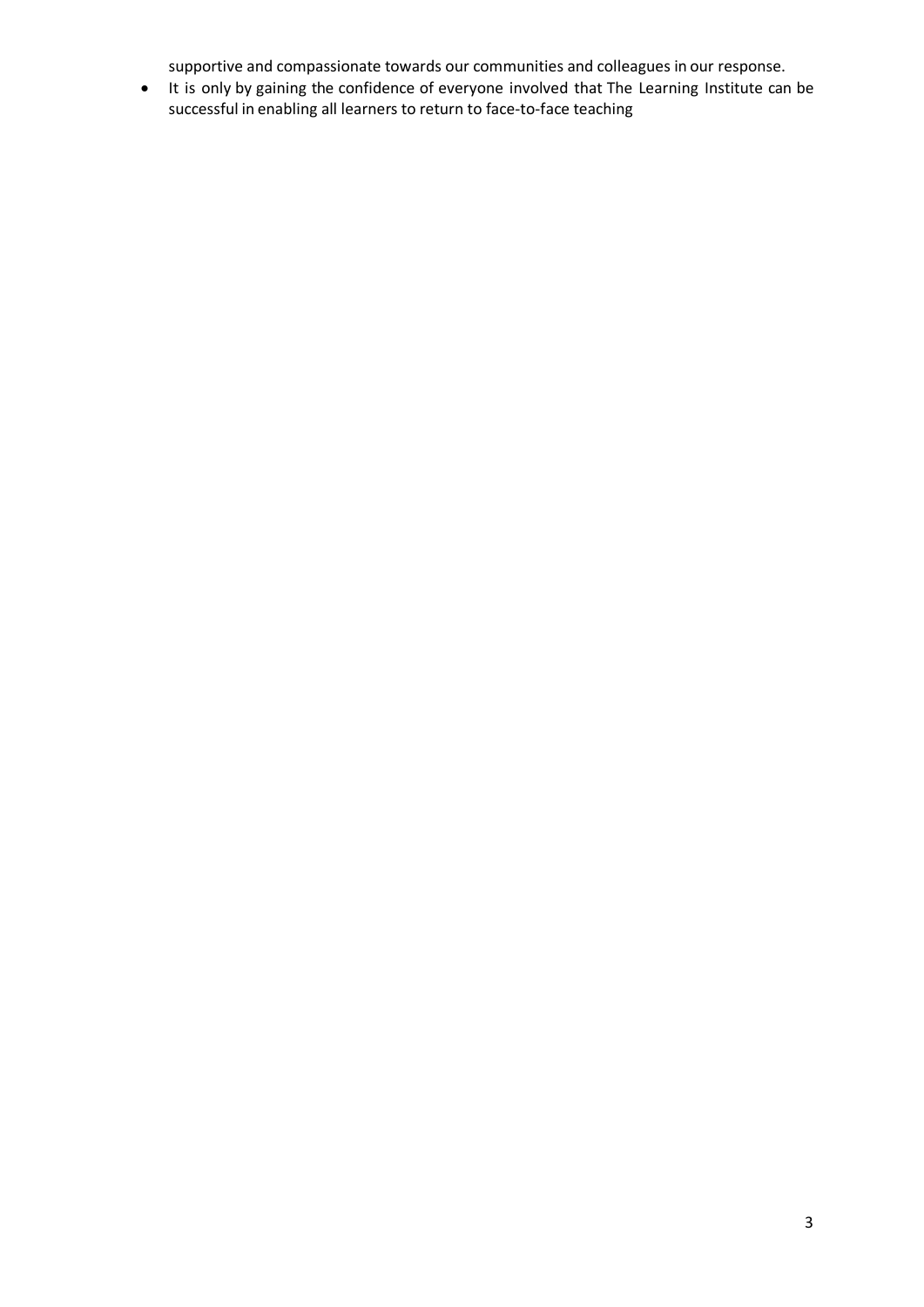• Education is precious. We must continue to provide learners with high-quality learning.

Our view is that the measures suggested in this document are not an 'all or nothing' approach. We know that each individual venue has its own unique characteristics and will not only have their own Risk Assessment and protocol but may also need to find a small variety of bespoke solutions. These will need to be continually reviewed and adapted as national guidance evolves.

Some of the suggestions in the planning document that follows will make a very small difference, but in combination they may make a significant difference to the health, wellbeing and safety of the staff and learners working with The Learning Institute.

Within WeST, we will need to work within the DfE guidance, which is under continual review and will be updated as more evidence about the virus emerges. Decisions will always be balanced between the need to be safe, whilst providing educational value and benefit.

The document provides structured thinking about the mitigation of risk that will support the creation of a safe environment and offer reassurance to the learning community.

The planning document addresses a number of key areas that include:

- Actions to minimise the risk of transmission of coronavirus (COVID-19) in education settings (This is public health advice, endorsed by Public Health England (PHE).
- The Learning Institute operations (e.g. venues, offices, school workforce etc...).
- Delivery of programmes and support.
- Contingency planning to provide continuity of education and work in the case of a local outbreak.

### **Sharing of planning and risk assessment**

As part of WeST, this document is shared with the workforce, governors, and union representatives. As recommended, it will also be made available to our learners and the individual venues that we use.

## **Monitoring and review of risk controls**

It is important that we know how effective their risk controls are. Designated members of The Learning Institute team will continue to monitor and review the preventive and protective measures regularly, to ensure the measures are working, and taking action to address any shortfalls.

If any persons have any concerns, they should contact:

Ginny Honey (ginny.honey@learninginstitute.co.uk), or

The Learning Institute main office (01726 891807)

### **Consulting staff and learners**

It is a legal requirement that employers must consult with the health and safety representative selected by a recognised trade union or, if there is not one, a representative chosen by staff. As an employer, you cannot decide who the representative will be.

Jacky Olver (jacky.olver@learninginstitute.co.uk) has been selected as the Learning Institute Representative.

At its most effective, full involvement of staff creates a culture where relationships between The Learning Institute, learners and staff are based on collaboration, trust and joint problem solving. As is normal practice, staff should be involved in assessing workplace risks and the development and review of workplace health and safety policies in partnership with the employer. This will sit alongside the responsibilities and practices of the independent venues that we use. Consultation does not remove the employer's right to manage. They will still make the final decision but talking to staff and learners is an important part of successfully managing health and safety.

 Leaders are encouraged to ensure that consultation on any changes to risk assessments that will be in place prior to the return of face to face sessions for venues and that learners and staff are kept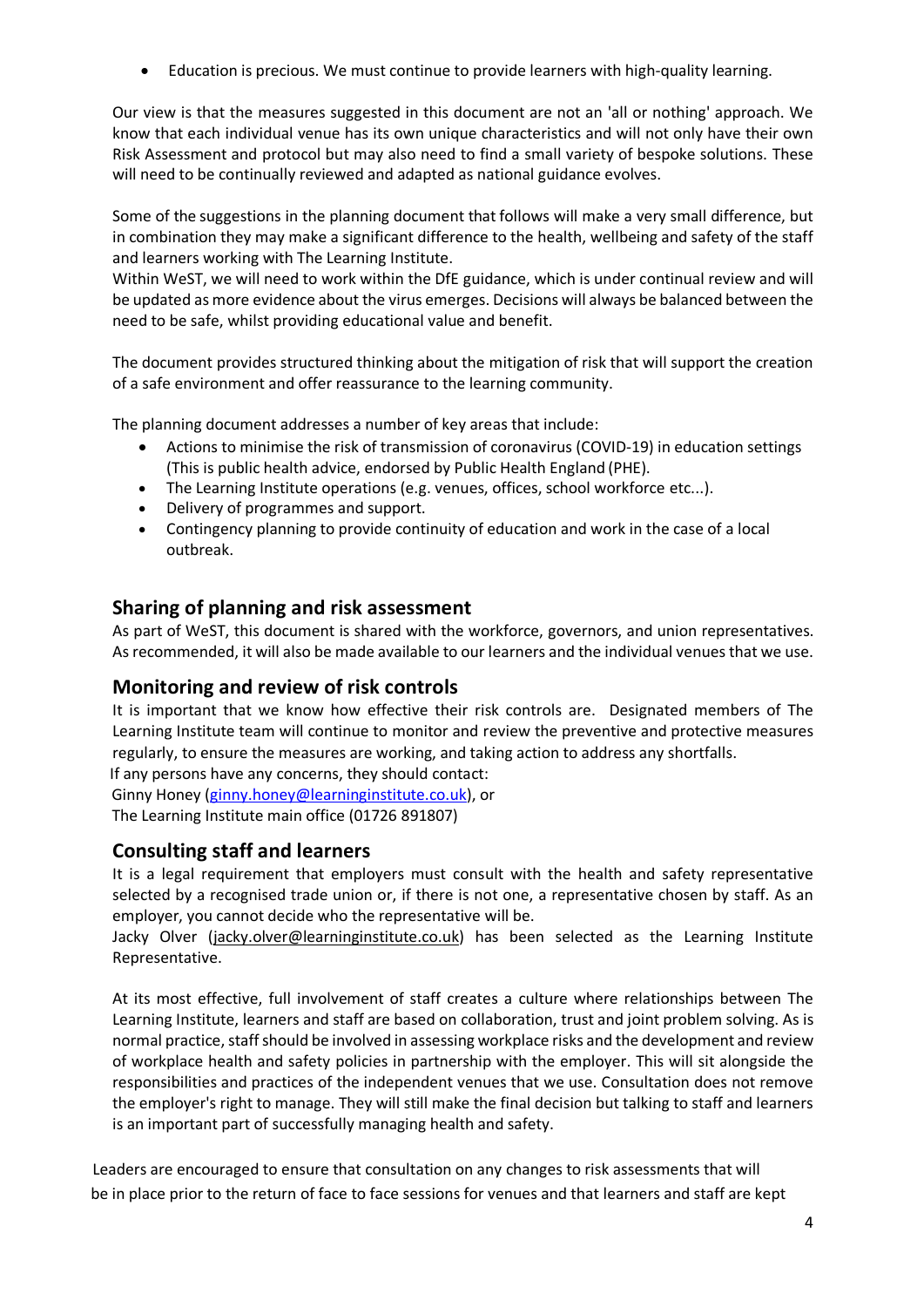informed of plans and changes. The Learning Institute will work closely with venue managers to ensure safety is of the highest importance. Where, inevitably, updates occur at short notice, leaders should clearly signpost to staff and learners where they can find the relevant information, should they wish to access it. This document will be placed on the Learning Institute website and updated accordingly.

## **Resolving issues and raising concerns**

The management, staff and learners of The Learning Institute should always come together to resolve issues. As face to face sessions return, any concerns in respect of the controls should be raised initially with the place of learning, whether this be an independent venue or one of the Learning Institute's offices. Additionally, Ginny Honey or the Roche main office should be informed, with venues and employers recognising those concerns and giving them proper consideration. Should anyone feel that their concerns have not been taken seriously or acted upon, then the Director of The Learning Institute, Nick Appleby, should be contacted (nick.appleby@learninginstitute.co.uk).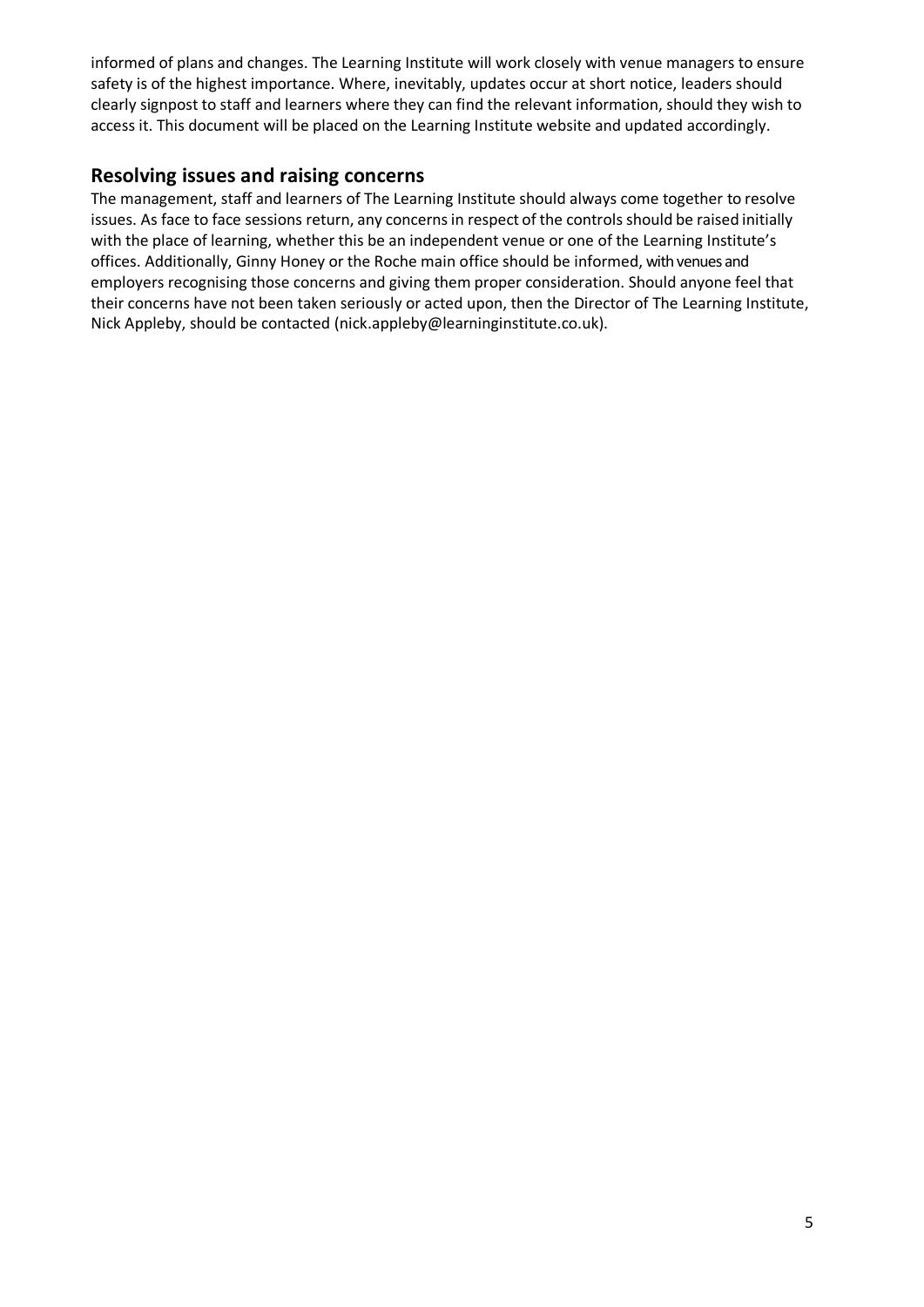

# **Westcountry Schools Trust**



# **September 2021**

# **Covid-19 Planning and Risk Assessment**

**Date of completion:** August 30th 2021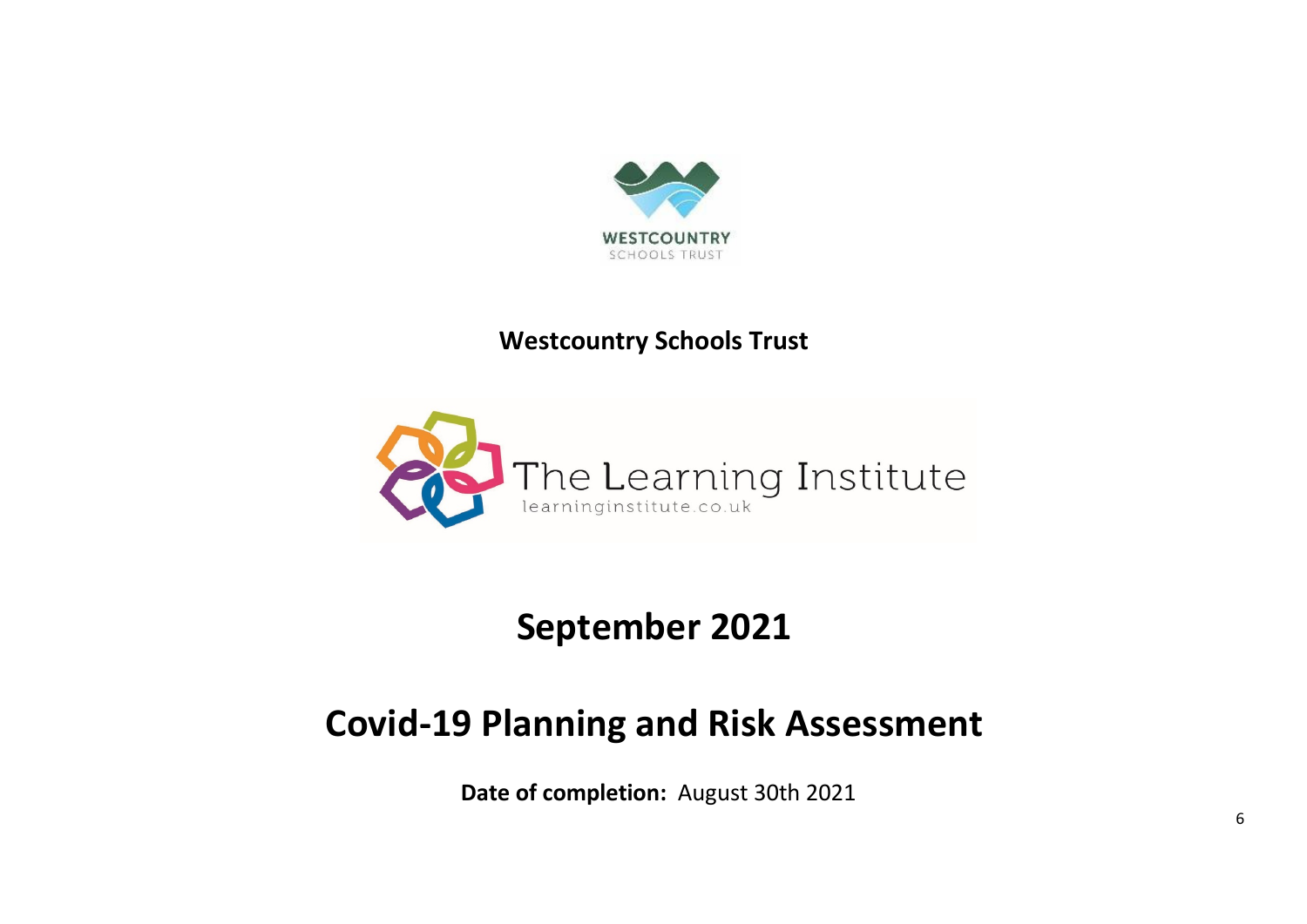**Terminology used in this document**

**Venue – the usual place of study used for face to face taught sessions**

**Learner – This includes all Degree students, Apprentices, and Initial Teacher Training trainees.**

| <b>Issue/Risk</b>                                | Planning considerations/potential actions to mitigate risks                                                                                                                                                                                                                                                                                                                                                                                                                                                                                                                                                                                                                                                                                                                                                                                                                                                                                             | <b>Considered/Notes</b>                                                                                                    | <b>RAG</b><br><b>Rating</b> |
|--------------------------------------------------|---------------------------------------------------------------------------------------------------------------------------------------------------------------------------------------------------------------------------------------------------------------------------------------------------------------------------------------------------------------------------------------------------------------------------------------------------------------------------------------------------------------------------------------------------------------------------------------------------------------------------------------------------------------------------------------------------------------------------------------------------------------------------------------------------------------------------------------------------------------------------------------------------------------------------------------------------------|----------------------------------------------------------------------------------------------------------------------------|-----------------------------|
| <b>Staff and learner</b><br>concerns over safety | Transparent early sharing of risk assessment.<br>Risk Assessment for The Learning Institute offices and individual venues will be required<br>prior to face-to-face sessions reconvening.<br>Publication of Planning and Risk Assessment document on The Learning Institute<br>website to provide transparency of approach to staff and learners (HSE expectation for<br>all employers with over 50 staff).<br>Ongoing reinforcement of the safety measures in place, using information/guidance, on-<br>site signage, staff meetings etc. This will be in place in all offices and venues.<br>Individual discussions with staff who are highly anxious.<br>Completion of individual Covid-19 risk assessments, where appropriate.<br>Agree and share contact points and lines of communication for staff in the event of<br>changes in guidance or individual venue situations.<br>Staff and learners will be informed via email of plans and changes. | Named persons for both The<br>Learning Institute and WeST should<br>be clearly signposted in case of issues<br>or queries. |                             |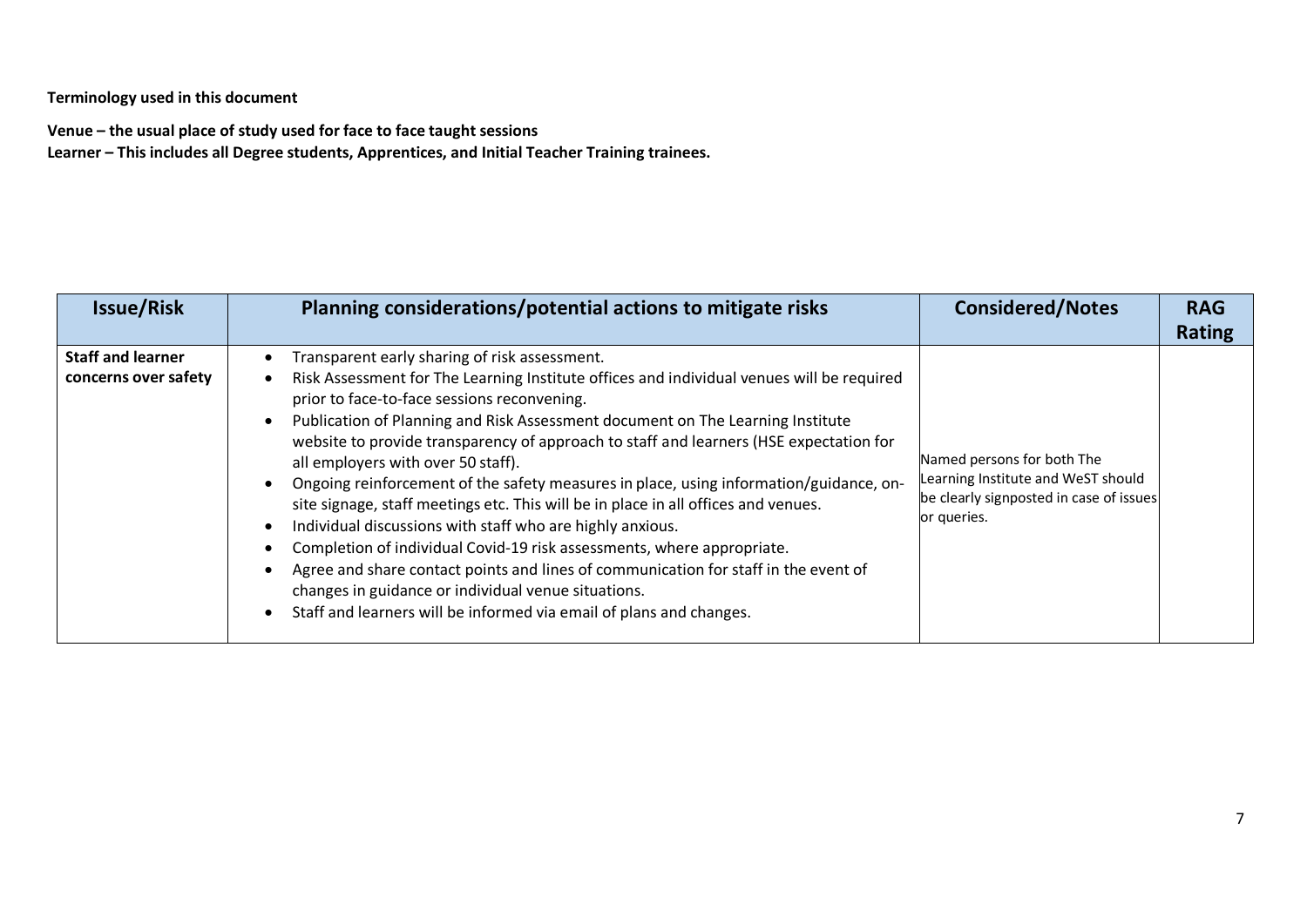| <b>Infection prevention</b> | Minimise contact with individuals who are unwell by ensuring that those who have                  |  |
|-----------------------------|---------------------------------------------------------------------------------------------------|--|
|                             | coronavirus (COVID-19) symptoms, or who have someone in their household who does, do              |  |
|                             | not attend offices or venues/venues.                                                              |  |
|                             | Ensure that staff, learners and visitors do not come into the offices or venues                   |  |
|                             | if they have coronavirus (COVID-19) symptoms, or have tested positive in the last 7 days,         |  |
|                             | and ensuring anyone developing those symptoms during a session is sent home, are                  |  |
|                             | essential actions to reduce the risk in schools and further drive down transmission of            |  |
|                             | coronavirus (COVID-19). All venues must follow this process and ensure all staff and              |  |
|                             | learners are aware of it.                                                                         |  |
|                             | If anyone in the office or venue becomes unwell with a new, continuous cough or a high            |  |
|                             | temperature, or has a loss of, or change in, their normal sense of taste or smell                 |  |
|                             | (anosmia), they must be sent home and advised to follow 'stay at home: guidance for               |  |
|                             | households with possible or confirmed coronavirus (COVID-19) infection', which sets out           |  |
|                             | that they must self-isolate for at least 7 days and should arrange to have a test to see if       |  |
|                             | they have coronavirus (COVID-19). Other members of their household (including any                 |  |
|                             | siblings) should self-isolate for 14 days from when the symptomatic person first had              |  |
|                             | symptoms.                                                                                         |  |
|                             | If the individual is awaiting collection, they should be moved, if possible, to a room            |  |
|                             | where they can be isolated behind a closed door. Ideally, a window should be                      |  |
|                             | opened for ventilation. If it is not possible to isolate them, move them to an area               |  |
|                             | which is at least 2 metres away from other people.                                                |  |
|                             | If they need to go to the bathroom while waiting to be collected, they should use a               |  |
|                             | separate bathroom if possible. The bathroom must be cleaned and disinfected using                 |  |
|                             | standard cleaning products before being used by anyone else.                                      |  |
|                             | PPE must be worn by staff caring for the individual while they await collection if a<br>$\bullet$ |  |
|                             | distance of 2 metres cannot be maintained (such as a learner with a specific need).               |  |
|                             | As is usual practice, in an emergency, call 999 if someone is seriously ill or injured or         |  |
|                             | their life is at risk. Anyone with coronavirus (COVID-19) symptoms should not visit the           |  |
|                             | GP, pharmacy, urgent care venue or a hospital.                                                    |  |
|                             | Any Learning Institute staff or learners who have helped someone with symptoms and                |  |
|                             | any pupils who have been in close contact with them do not need to go home to self-               |  |
|                             | isolate unless                                                                                    |  |
|                             |                                                                                                   |  |
|                             |                                                                                                   |  |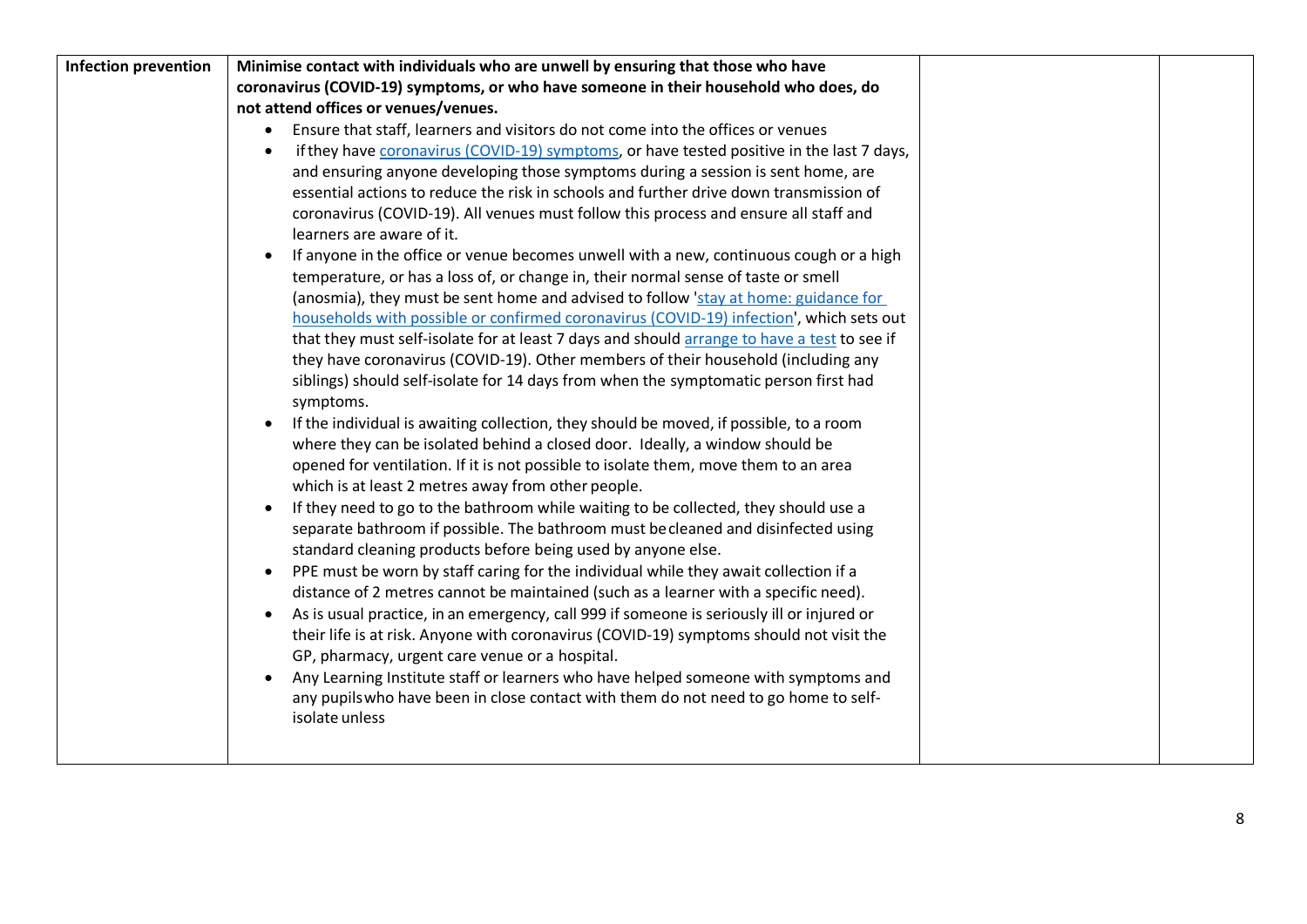| they develop symptoms themselves (in which case, they should arrange a test) or if the<br>symptomatic person subsequently tests positive (see below) or they have been<br>requested to do so by NHS Test & Trace.<br>Everyone must wash their hands thoroughly for 20 seconds with soap and running water<br>or use hand sanitiser after any contact with someone who is unwell. The area around<br>the person with symptoms must be cleaned with normal household disinfectant after<br>they have left to reduce the risk of passing the infection on to other people. See the<br>COVID-19: cleaning of non-healthcare settings guidance.<br>Protocol for staff and learners is set out in Appendix 1, should any person have or<br>develop Covid-19 symptoms, and must be followed.                                                                                                                                                                                                                                                                                                  | Hand sanitiser and washing facilities<br>is available at venues and in offices.                     |  |
|----------------------------------------------------------------------------------------------------------------------------------------------------------------------------------------------------------------------------------------------------------------------------------------------------------------------------------------------------------------------------------------------------------------------------------------------------------------------------------------------------------------------------------------------------------------------------------------------------------------------------------------------------------------------------------------------------------------------------------------------------------------------------------------------------------------------------------------------------------------------------------------------------------------------------------------------------------------------------------------------------------------------------------------------------------------------------------------|-----------------------------------------------------------------------------------------------------|--|
| Clean hands thoroughly more often than usual<br>Coronavirus (COVID-19) is an easy virus to kill when it is on skin. This can be done with<br>soap and running water or hand sanitiser. Hands should be cleaned regularly, including<br>on arrival at a venue or office, returning from breaks before and after eating. Regular<br>and thorough hand cleaning is going to be needed for the foreseeable future. Points to<br>consider and implement:<br>Each venue or office will provide hand washing facilities as well as hand sanitiser<br>so that hands can be cleaned regularly. Individuals may bring their own<br>preferred sanitisers, hand wipes etc. should they wish but should take used<br>products away with them if they cannot be safely disposed of in the venue.<br>Ensure good respiratory hygiene by promoting the 'catch it, bin it, kill it' approach<br>The 'catch it, bin it, kill it' approach continues to be particularly important, therefore<br>venues or offices must ensure that they have enough tissues and bins available to<br>follow this routine. | Individual venue protocol must be<br>followed in conjunction with that set<br>out in this document. |  |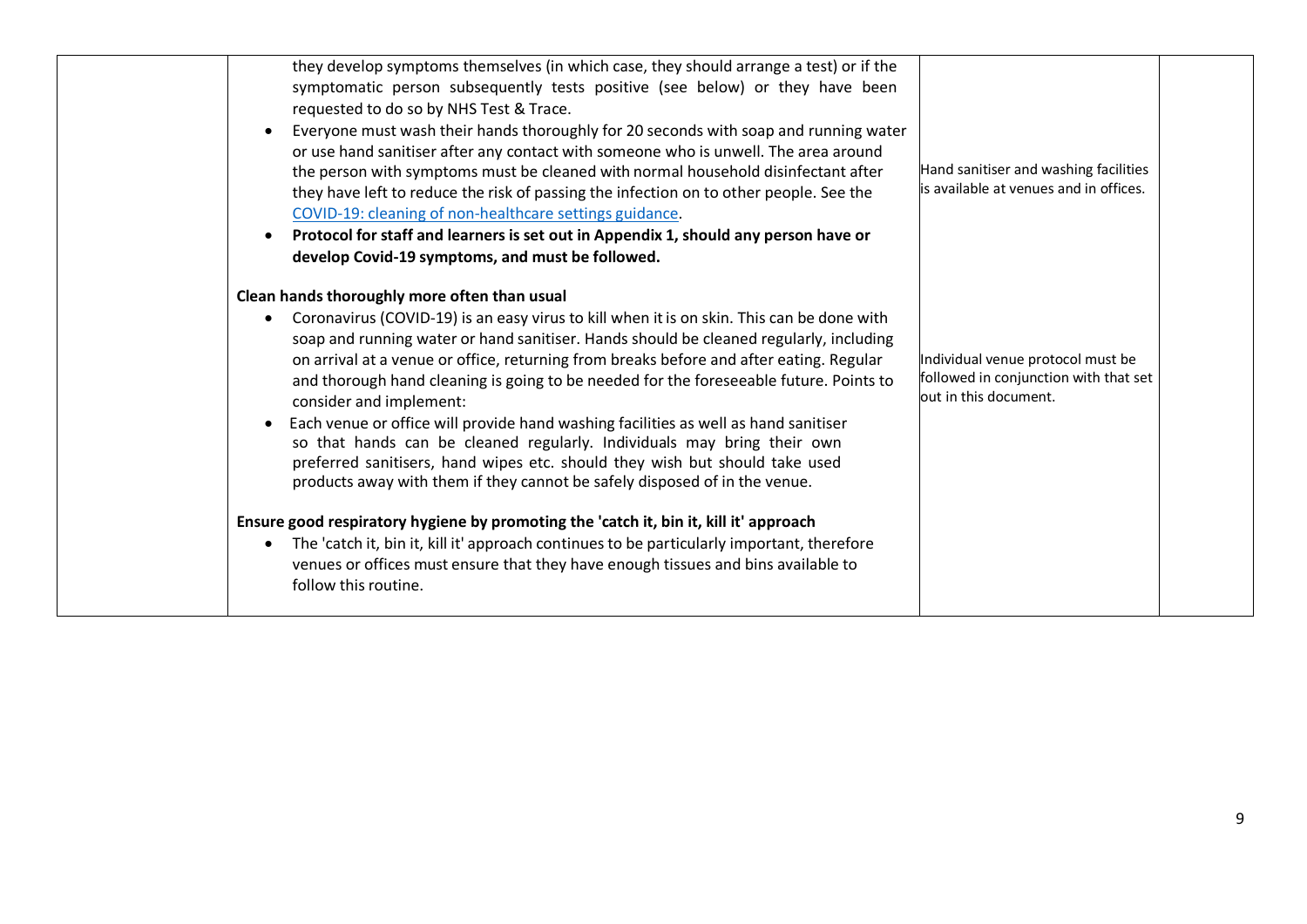|                       | Introduce enhanced cleaning, including cleaning frequently touched surfaces often using<br>standard products, such as detergents and bleach<br>Points to consider and implement:<br>more frequent cleaning of rooms / shared areas that are used by different<br>groups<br>frequently touched surfaces being cleaned more often than normal<br>$\circ$<br>Different groups do not need to be allocated their own toilet blocks, but toilets will<br>$\bullet$<br>need to be cleaned regularly and adult users must be encouraged to clean their<br>hands thoroughly after using the toilet.<br>Minimise contact between individuals and maintain social distancing wherever possible<br>Minimising contacts and mixing between people reduces transmission of coronavirus<br>$\bullet$<br>(COVID-19). This is important in all contexts, and venues or offices must consider how to<br>implement this. Venues and offices must do everything possible to minimise contacts<br>and mixing.<br>The overarching principle to apply is reducing the number of contacts. This can be<br>$\bullet$<br>achieved through keeping groups separate (in 'bubbles') and through maintaining<br>distance between individuals. These are not alternative options and both measures will<br>help, but the balance between them will change depending on:<br>Ability to distance.<br>$\circ$<br>The lay out of the venue.<br>$\circ$<br>The feasibility of keeping distinct groups separate while offering a broad<br>$\circ$<br>Curriculum (school settings). | The rooms will not be cleaned whilst<br>staff or learners are in situ but will<br>have been cleaned prior to the<br>session commencing in addition to<br>after the group or staff have left.<br>Everyone should be responsible for<br>taking away their own paperwork<br>and litter to reduce contact. Nothing<br>should be left on tables or desks at<br>the end of the session/day. Wipes or<br>spray will be available in the room for<br>individuals to keep their working<br>space clean.<br>Learners will not be required to move<br>to another area to work with staff or<br>other learners and should remain at<br>their own table. As restrictions ease,<br>more group working will be included<br>in the sessions. |  |
|-----------------------|------------------------------------------------------------------------------------------------------------------------------------------------------------------------------------------------------------------------------------------------------------------------------------------------------------------------------------------------------------------------------------------------------------------------------------------------------------------------------------------------------------------------------------------------------------------------------------------------------------------------------------------------------------------------------------------------------------------------------------------------------------------------------------------------------------------------------------------------------------------------------------------------------------------------------------------------------------------------------------------------------------------------------------------------------------------------------------------------------------------------------------------------------------------------------------------------------------------------------------------------------------------------------------------------------------------------------------------------------------------------------------------------------------------------------------------------------------------------------------------------------------------------------------------------|------------------------------------------------------------------------------------------------------------------------------------------------------------------------------------------------------------------------------------------------------------------------------------------------------------------------------------------------------------------------------------------------------------------------------------------------------------------------------------------------------------------------------------------------------------------------------------------------------------------------------------------------------------------------------------------------------------------------------|--|
| <b>Face coverings</b> | From January 2021 in response to the new CV-19 S-Variant which was substantially more<br>transmissible, we strongly recommended that all staff and learners wear face coverings<br>when moving around venue spaces, in addition to corridors and communal spaces. As<br>restrictions are lifted, we will continue to recommend that this protocol be maintained,<br>particularly whilst infection rates remain relatively high.                                                                                                                                                                                                                                                                                                                                                                                                                                                                                                                                                                                                                                                                                                                                                                                                                                                                                                                                                                                                                                                                                                                | Current guidance means that<br>everyone should wear a face mask<br>when not sat at their desk/table.<br>Staff will be provided with a clear<br>visor to wear if they wish to ensure<br>learners can see their face and<br>enable lip reading for those that need<br>this support.                                                                                                                                                                                                                                                                                                                                                                                                                                            |  |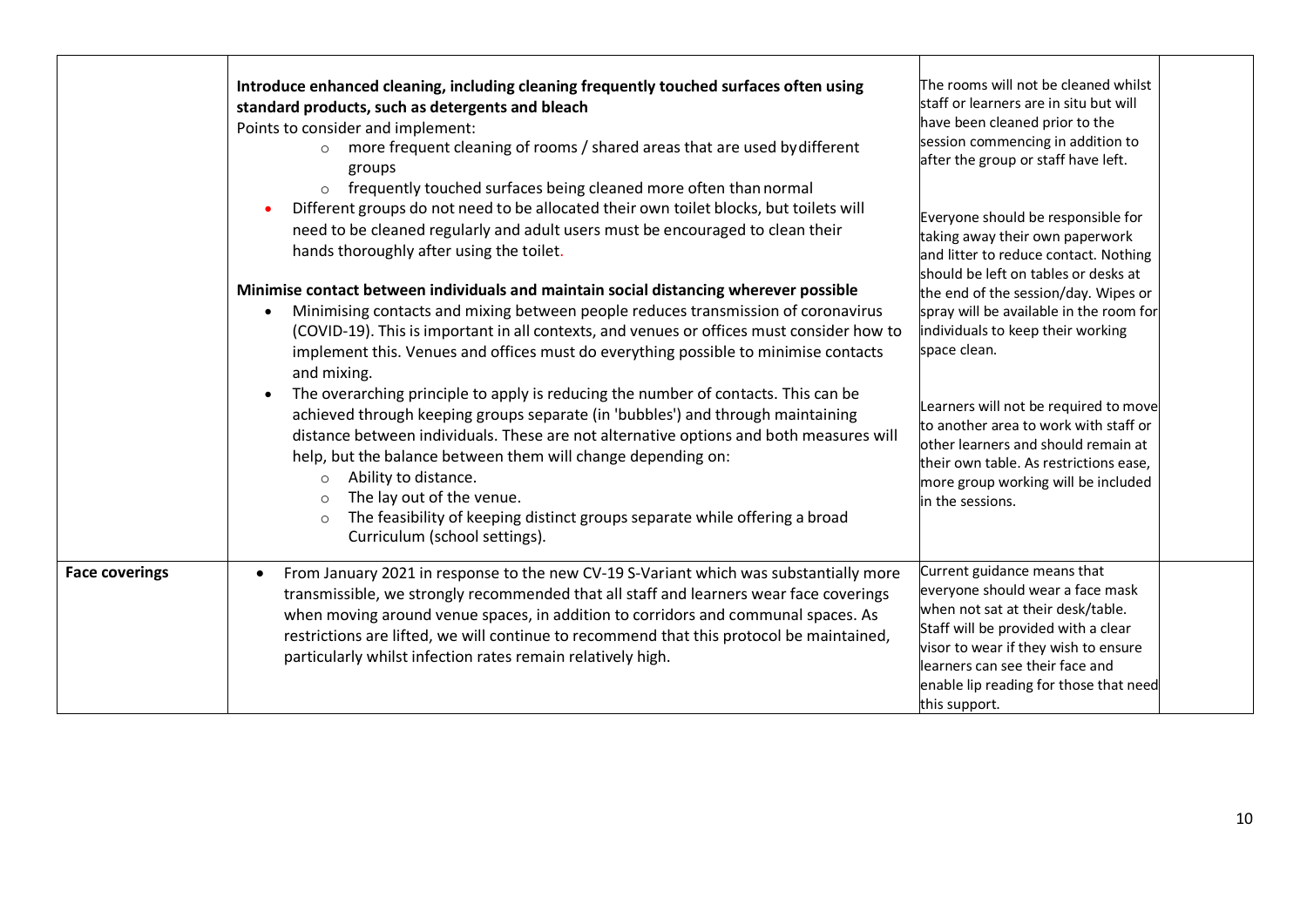| <b>Grouping of people</b><br>Consistent groups reduce the risk of transmission by limiting the number of people in<br>contact with each other to only those within the group.<br>Maintaining distinct groups or 'bubbles' that do not mix makes it quicker and easier in<br>the event of a positive case to identify those who may need to self-isolate and keep<br>that number as small as possible.<br>However, the use of small groups restricts the normal operations and presents both<br>educational and logistical challenges, including the cleaning and use of shared spaces,<br>such as toilets.                                                                                                                                                                                                                                                                                                                                                                                                                                                                                                                                                                                                                                                                                              | Venues- as per their protocol<br>Gathering as a group for education is<br>permitted within current government<br>guidelines. Individual groups will be<br>classed as a bubble                                                                                                           |  |
|---------------------------------------------------------------------------------------------------------------------------------------------------------------------------------------------------------------------------------------------------------------------------------------------------------------------------------------------------------------------------------------------------------------------------------------------------------------------------------------------------------------------------------------------------------------------------------------------------------------------------------------------------------------------------------------------------------------------------------------------------------------------------------------------------------------------------------------------------------------------------------------------------------------------------------------------------------------------------------------------------------------------------------------------------------------------------------------------------------------------------------------------------------------------------------------------------------------------------------------------------------------------------------------------------------|-----------------------------------------------------------------------------------------------------------------------------------------------------------------------------------------------------------------------------------------------------------------------------------------|--|
| Working from home, whilst this has been actively encouraged for The Learning Institute<br>staff, is still an option but more staff will be returning to the office environment over the<br>coming weeks. but where staff need to go into one of the two offices, they should<br>ensure that they sign in on arrival and out on departure. Distance should be maintained<br>guidance.<br>where possible and masks should be worn except when sitting at a desk. The 2-metre                                                                                                                                                                                                                                                                                                                                                                                                                                                                                                                                                                                                                                                                                                                                                                                                                              | Fire Regulations will be set out by<br>each venue and clearly signposted<br>Venues will have individual rules and                                                                                                                                                                       |  |
| space between individuals is no longer a requirement but individuals should respect<br>others preferred working distance. The desk area should be sanitised using the provided<br>sprays or wipes before leaving. For those staff working at the Callington and WeST<br>offices, the school guidelines are set out on entering the building and staff must follow<br>the school's protocol, keeping up to date with any changes.<br>to be worn.                                                                                                                                                                                                                                                                                                                                                                                                                                                                                                                                                                                                                                                                                                                                                                                                                                                         | Callington office - Remain the same<br>staff and visitors to congregate under<br>the canopy. Visitors to keep with<br>who they are visiting. Face covering                                                                                                                              |  |
| Whatever the size of the group, they should be kept apart from other groups where<br>possible and encouraged to keep their distance within groups. Venues/offices with the<br>capability to do it should take steps to limit interaction, sharing of rooms and social<br>spaces between groups asmuch as possible. When using larger groups, the other<br>measures from the system of controls become even more important, to minimise<br>transmission risks and to minimise the numbers of learners/staff who may need to self-<br>isolate. As such, a decision regarding as to the format of the bi-annual learner<br>conferences for FD and top up degree learners will be made in conjunction with any<br>current local and national guidelines.<br>Endeavouring to keep groups at least partially separate and minimising contact will still<br>offer public health benefits as it reduces the network of possible direct transmission.<br>We would request that staff and learners carry out twice weekly Lateral Flow Testing<br>$\bullet$<br>(LFT) to ensure risk of transmission in the workplace and areas of study are kept to a<br>minimum. Positive results should be reported to the Learning Institute office (01726<br>891807/admin.roche@learninginstitute.co.uk) as soon as possible. | Roche office - Face coverings to be<br>worn in corridors. Desks to be<br>cleaned after using.<br>Building managers will ensure that<br>staff are updated promptly with any<br>changes and the office administrator<br>will share this information with staff<br>and learners concerned. |  |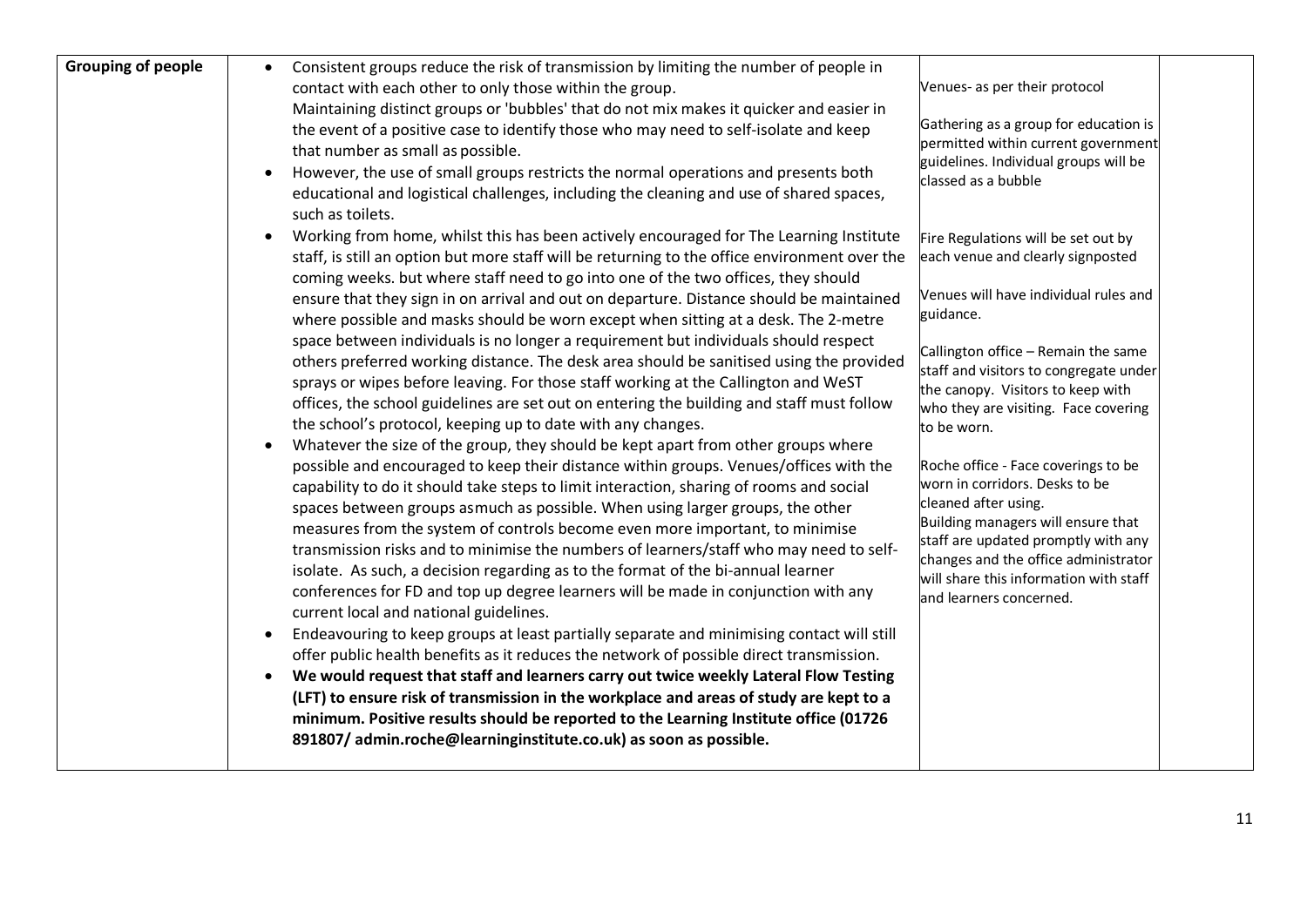| <b>Wider measures</b><br>(inc. corridors, break<br>times and staff<br>spaces) | Groups should be kept apart, meaning that schools should avoid large gatherings<br>(See previous note regarding the format of the Degree conferences)<br>Movement around the venues or offices kept to a minimum. While passing briefly in<br>the corridor is low risk, venues or offices should avoid creating busy corridors,<br>entrances and exits. Venues or offices should also consider staggered break times and<br>lunch times (and time for cleaning surfaces in the dining hall between groups) where<br>there are multiple groups or persons on-site.<br>Venues or offices should also plan how shared staff spaces are set up and used to help<br>staffto distance from each other, such as staff work rooms.<br>Use of staff rooms should be minimised, although staff must still have a break of a<br>reasonable length during the day. | Get new college day from school if<br>there are booked meetings, they can<br>them be arranged when there is least<br>amount of school traffic<br>Venues - as per their individual<br>protocol<br>Callington - Rooms have been re-<br>arranged/ desks removed to<br>accommodate regulations. Diary for<br>office available for booking in off-site<br>visitors, this is to alleviate numbers in<br>office at one time<br>Roche - |  |
|-------------------------------------------------------------------------------|--------------------------------------------------------------------------------------------------------------------------------------------------------------------------------------------------------------------------------------------------------------------------------------------------------------------------------------------------------------------------------------------------------------------------------------------------------------------------------------------------------------------------------------------------------------------------------------------------------------------------------------------------------------------------------------------------------------------------------------------------------------------------------------------------------------------------------------------------------|---------------------------------------------------------------------------------------------------------------------------------------------------------------------------------------------------------------------------------------------------------------------------------------------------------------------------------------------------------------------------------------------------------------------------------|--|
| <b>Measures for</b><br>arriving at and<br>leaving school                      | Masks should be worn as per guidance and currently this requires that they should be<br>worn when entering buildings and rooms, including going to restrooms. Masks can be<br>removed when sat at tables/desks however, they may be kept on throughout the session<br>if individuals prefer to do so.<br>All adults must wash or sanitize their hands immediately on arrival.<br>Staff and learners will need to sign in on arrival and sign out when leaving the<br>venue/venue. They may be asked to sign a register both at the main entrance for the<br>building records and in the teaching room. These registers will be used as part of the<br>Track and Trace system as well as for normal attendance records.                                                                                                                                 | Having pre booked diaries will allow<br>for school staggered starts. and<br>allow us to avoid large groups of<br>pupils<br>If face coverings are used by staff and<br>visitors, we will follow current<br>guidance.<br>Set of information/instructions to be<br>available to/for visitors before they<br>arrive so they know in advance                                                                                         |  |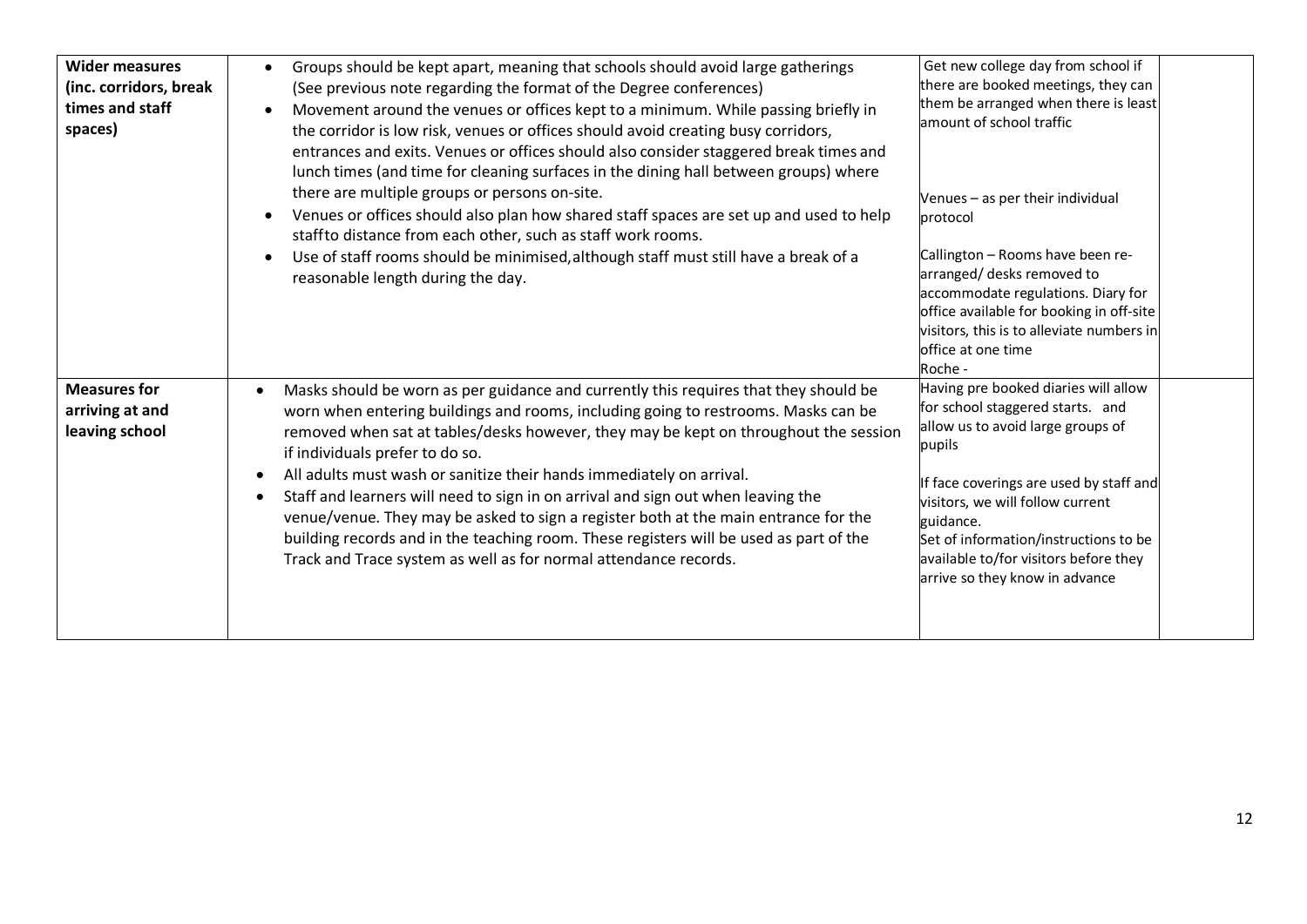| <b>Resources</b> | Resource boxes will not be provided during the pandemic. Staff will be provided with key<br>$\bullet$<br>resources for their individual use whilst teaching and learners will need to bring their<br>resources.<br>Printed resources will only be provided when essential to limit potential contamination<br>risks. | When we return to face-to-face<br>sessions:<br>We will not be providing pens/paper<br>in face to face sessions for the<br>forcible future<br>Learners have been requested to<br>provide their own paper handouts if<br>they want them. They are all<br>available online to access.<br>Learners have also been asked to<br>bring their own cutlery, cups plates<br>letc. and take these home to wash. |  |
|------------------|----------------------------------------------------------------------------------------------------------------------------------------------------------------------------------------------------------------------------------------------------------------------------------------------------------------------|------------------------------------------------------------------------------------------------------------------------------------------------------------------------------------------------------------------------------------------------------------------------------------------------------------------------------------------------------------------------------------------------------|--|
|                  |                                                                                                                                                                                                                                                                                                                      | Currently, books will not be available<br>to borrow but most learners have<br>access to an extensive online library.<br>Individuals who require specific texts<br>not available digitally can speak with<br>lour Academic Librarian.                                                                                                                                                                 |  |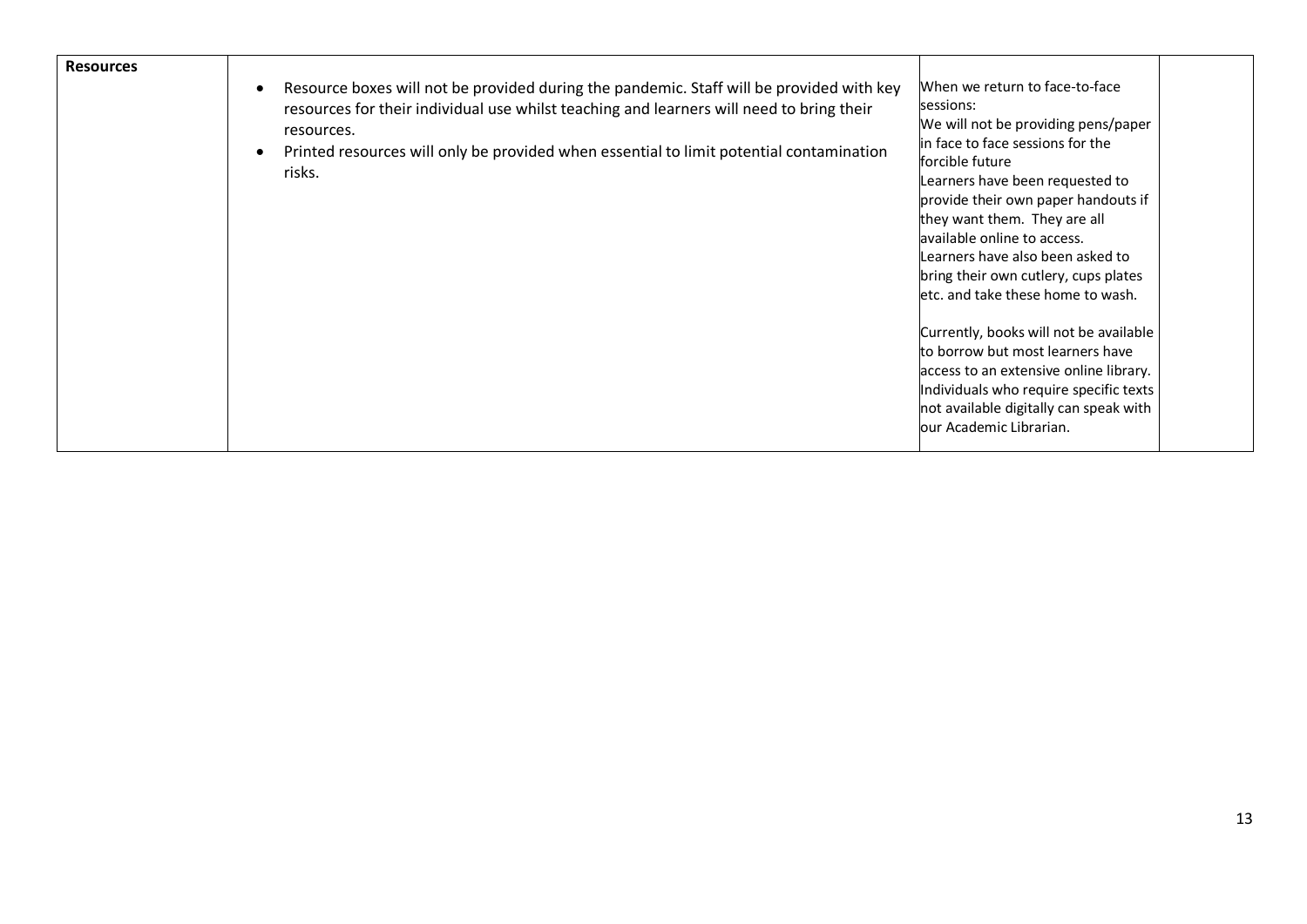| The use of PPE                      | Most staff in education settings will not require PPE beyond what they would<br>$\bullet$<br>normally need for their work.<br>Whilst there is no law enforcing individuals to wear masks, it is at the individual<br>venue discretion to refuse entry should any person refuse to comply with the Risk<br>Assessment in place, without medical exemption                                                                                                                                                                                                                                                                                                                                                                                                                                                                                                                                                                                                                                                                                                                                                                                                                                                                                                                                                                                                                                                                                                                                                                                                                                                                                                                                           | The Learning Institute will provide<br>tutors with face coverings and<br>wipes/gels if requested (some staff<br>may prefer to provide their own) for<br>when teaching on site.                                                                                                                         |  |
|-------------------------------------|----------------------------------------------------------------------------------------------------------------------------------------------------------------------------------------------------------------------------------------------------------------------------------------------------------------------------------------------------------------------------------------------------------------------------------------------------------------------------------------------------------------------------------------------------------------------------------------------------------------------------------------------------------------------------------------------------------------------------------------------------------------------------------------------------------------------------------------------------------------------------------------------------------------------------------------------------------------------------------------------------------------------------------------------------------------------------------------------------------------------------------------------------------------------------------------------------------------------------------------------------------------------------------------------------------------------------------------------------------------------------------------------------------------------------------------------------------------------------------------------------------------------------------------------------------------------------------------------------------------------------------------------------------------------------------------------------|--------------------------------------------------------------------------------------------------------------------------------------------------------------------------------------------------------------------------------------------------------------------------------------------------------|--|
| <b>Response to any</b><br>infection | <b>Engage with the NHS Test and Trace process</b><br><b>PLEASE SEE APPENDIX 1</b><br>Offices and venues used by The Learning Institute must ensure they understand the<br>$\bullet$<br>NHS Test and Trace process and how to contact their local Public Health England<br>health protection team. They must ensure that staff members and learners<br>understand that they will need to be ready and willing to:<br>Book a test if they are displaying symptoms. Staff and learners must not come into the<br>offices or venues if they have symptoms and must be sent home to self-isolate if they<br>develop them at work or during a taught session.<br>Provide details of anyone they have been in close contact with if they were to test<br>positive for coronavirus (COVID-19) or if asked by NHS Test & Trace<br>Self-isolate if they have been in close contact with someone who develops<br>coronavirus (COVID-19) symptoms or someone who tests positive for coronavirus<br>$(COVID-19)$<br>Anyone who displays symptoms of coronavirus (COVID-19) can and should get a test.<br>Tests can be booked online through the NHS testing and tracing for coronavirus website<br>or ordered by telephone via NHS 119 for those without access to the internet. Essential<br>workers, which includes anyone involved in education or childcare, have priority access<br>to testing.<br>Staff and learners who also work in schools will have access to home testing kits, to a<br>$\bullet$<br>small number of which have been sent out by the government, that they can give<br>directly to employees who have developed symptoms at school. Advice will be provided<br>alongside these kits. | Individual venues will have these<br>procedures set out within their own<br>Risk Assessments and all Learning<br>Institute staff and learners will find<br>procedures set out via the website.<br>Individuals should check with their<br>own workplaces for specific<br>arrangements and availability. |  |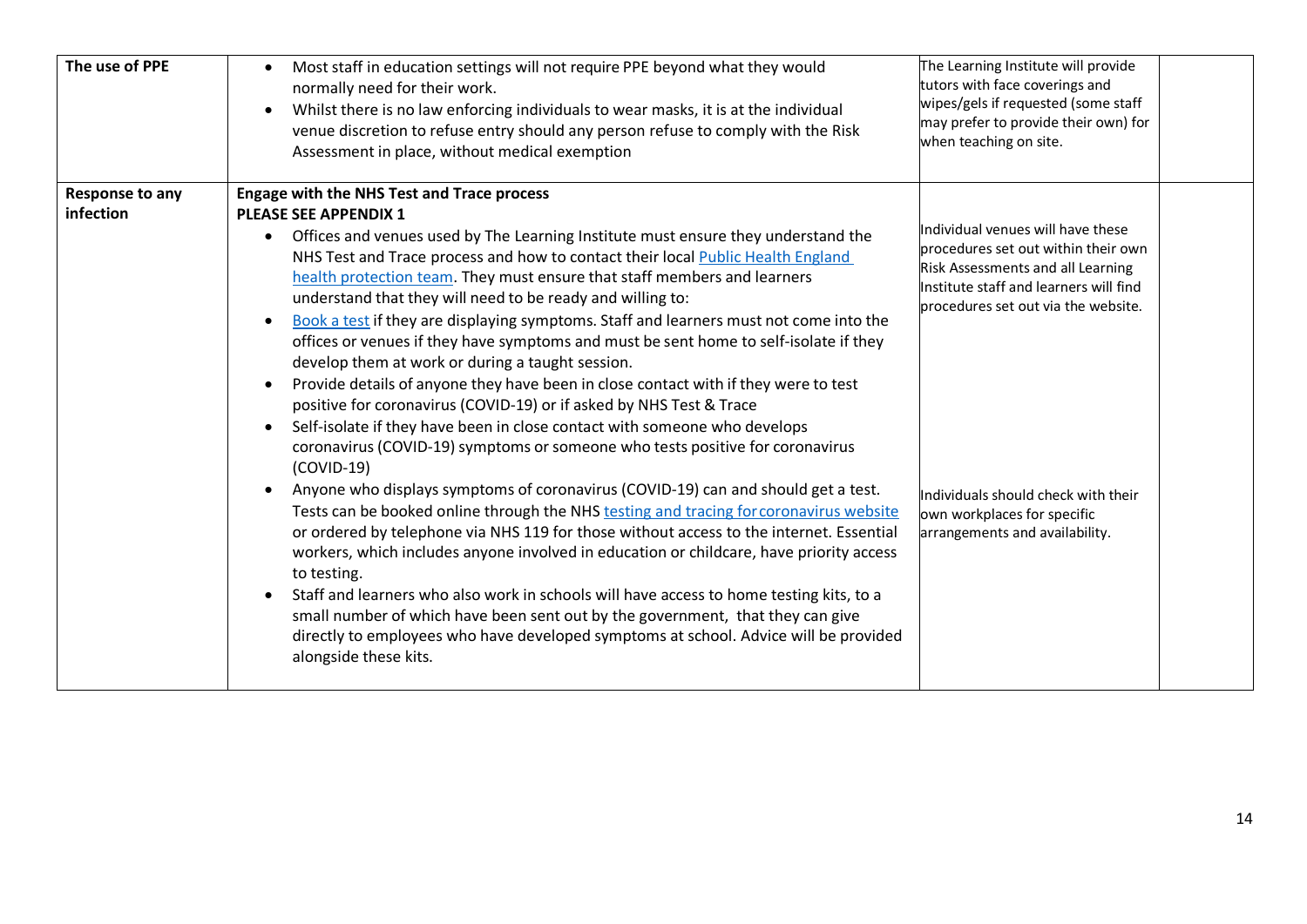| The Learning Institute should ask individuals to inform them immediately of the<br>$\circ$      |  |
|-------------------------------------------------------------------------------------------------|--|
| results of a positive test:                                                                     |  |
| if someone tests negative, if they feel well and no longer have symptoms similar to<br>$\circ$  |  |
| coronavirus (COVID-19), they do not need to self-isolate. They could still have                 |  |
| another virus, such as a cold or flu - in which case it is still best to avoid contact with     |  |
| other people until they are better.                                                             |  |
| if someone tests positive, they should follow the<br>$\circ$                                    |  |
| 'stay at home: guidance for households with possible or confirmed coronavirus<br>$\circ$        |  |
| (COVID-19) infection' and must continue to self-isolate for at least 10 days from the           |  |
| onset of their symptoms then return to the office or venue only if they do not have             |  |
| symptoms other than cough or loss of sense of smell/taste. This is because a cough or           |  |
| anosmia can last for several weeks once the infection has gone. The 10-day period               |  |
| starts from the day when they first became ill. If they still have a high temperature,          |  |
| they should keep self-isolating until their temperature returns to normal.                      |  |
| If someone you live with has symptoms of COVID-19, or has tested positive for COVID-<br>$\circ$ |  |
| 19, you will not need to self-isolate if any of the following apply:                            |  |
|                                                                                                 |  |
|                                                                                                 |  |
| you're fully vaccinated - this means 14 days have passed since your final dose of a             |  |
| COVID-19 vaccine given by the NHS                                                               |  |
|                                                                                                 |  |
| you're under 18 years, 6 months old                                                             |  |
|                                                                                                 |  |
| you're taking part or have taken part in a COVID-19 vaccine trial<br>$\bullet$                  |  |
| you're not able to get vaccinated for medical reasons                                           |  |
| Even if you do not have symptoms, you should still:                                             |  |
|                                                                                                 |  |
| get a PCR test on GOV.UK to check if you have COVID-19<br>$\bullet$                             |  |
| follow advice on how to avoid catching and spreading COVID-19                                   |  |
| consider limiting contact with people who are at higher risk from COVID-19<br>$\bullet$         |  |
|                                                                                                 |  |
|                                                                                                 |  |
| Manage confirmed cases of coronavirus (COVID-19) amongst the school community                   |  |
|                                                                                                 |  |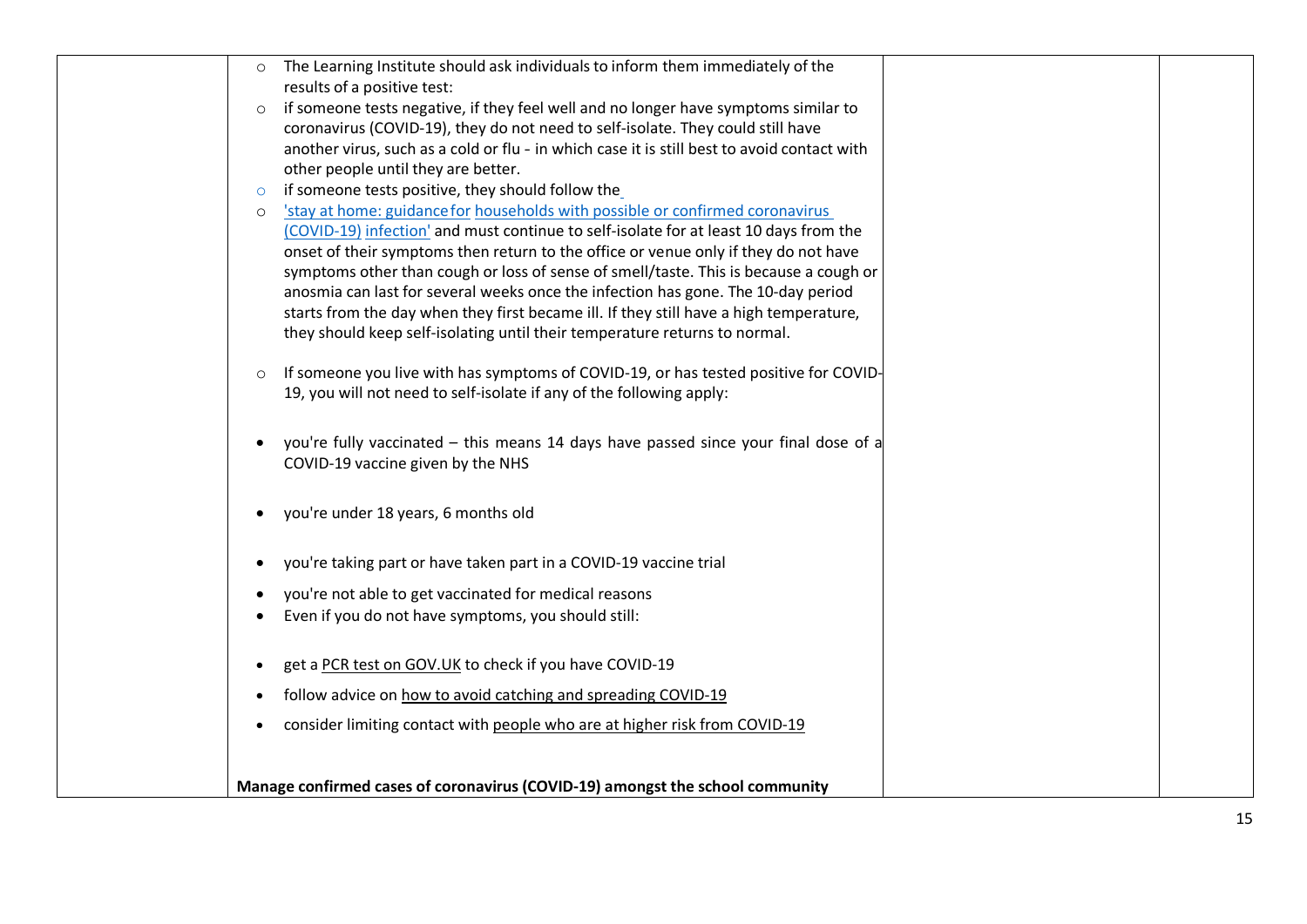| The Learning Institute must take swift action when they become aware that            |  |
|--------------------------------------------------------------------------------------|--|
| someone who has attended an office or venue has tested positive for coronavirus      |  |
| (COVID-19). The Learning Institute should contact the local health protection        |  |
| team. This team will also contact venues directly if they become aware that          |  |
| someone who has tested positive for coronavirus (COVID-19) attended the there -      |  |
| as identified by NHS Test and Trace.                                                 |  |
| The health protection team will carry out a rapid risk assessment to confirm who     |  |
| has been in close contact with the person during the period that they were           |  |
| infectious, and ensure they are asked to self-isolate.                               |  |
| The health protection team will work with schools, where involved, in this situation |  |
| to guide them through the actions they need to take. Based on the advice from the    |  |
| health protection team, please see advice regarding when to self-isolate above.      |  |
|                                                                                      |  |
| The health protection team will provide definitive advice on if and who must be sent |  |
| home. To support them in doing so, the registers will enable specific groups or      |  |
| individuals to be contacted.                                                         |  |
| For clear and current advice, staff and learners should refer to Stay at home:       |  |
| guidance for households with possible or confirmed coronavirus (COVID-19)            |  |
| infection - GOV.UK (www.gov.uk)                                                      |  |
| The Learning Institute will not request evidence of negative test results or other   |  |
| medical evidence before admitting staff or learners or welcoming them back after     |  |
| a period of self- isolation.                                                         |  |
|                                                                                      |  |
| Contain any outbreak by following local health protection team advice                |  |
| If The Learning Institute reports that they have two or more confirmed cases         |  |
| within 14 days from the same group or office, or an overall rise in sickness         |  |
| absence where coronavirus (COVID-19) is suspected, they may have an                  |  |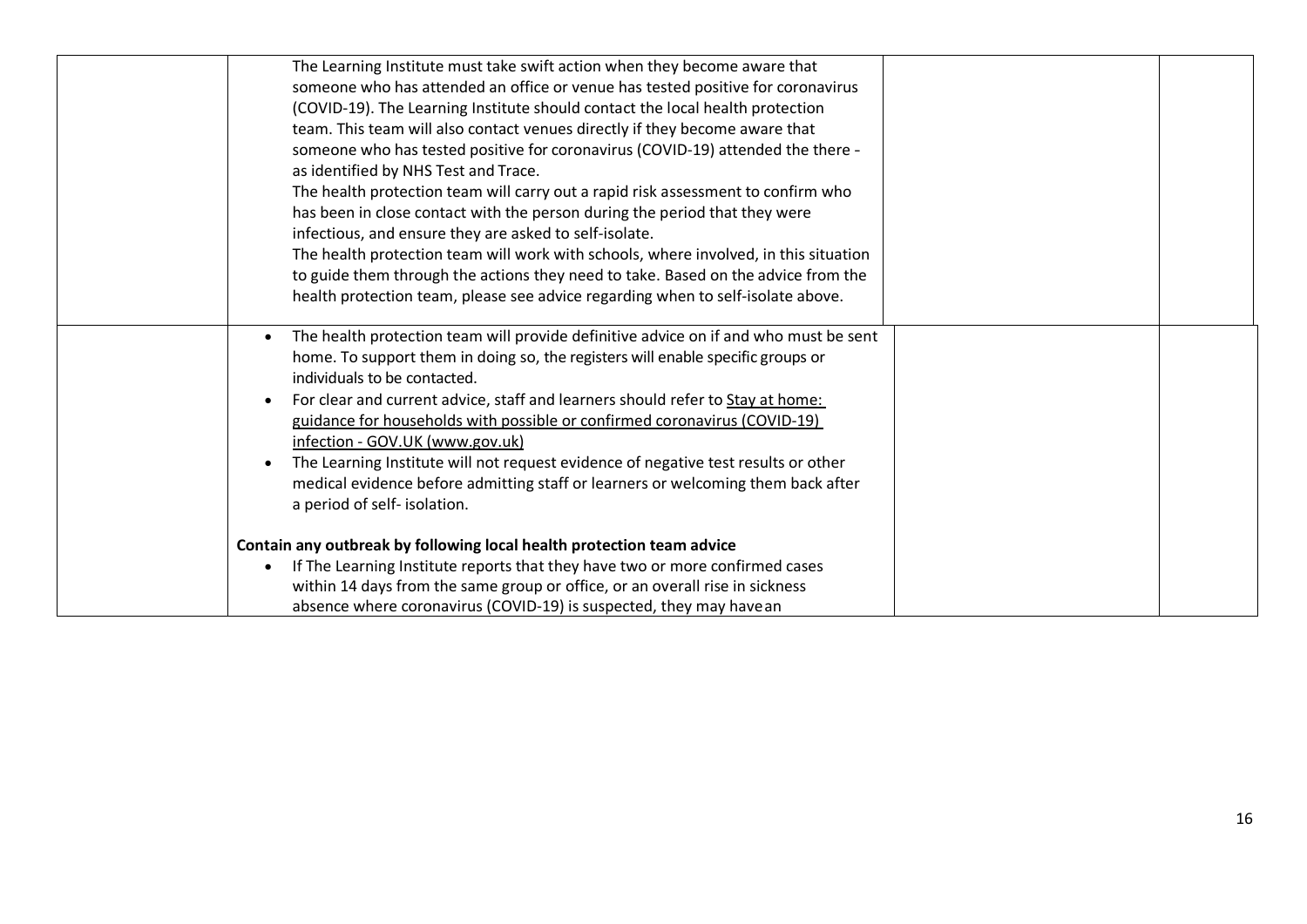| outbreak, and must continue to work with their local health protection team who<br>will be able to advise if additional action is required.<br>In some cases, health protection teams may recommend that a larger number of<br>other staff or learners self-isolate at home as a precautionary measure - perhaps the<br>whole site or group. If offices or venues are implementing controls from this list,<br>addressing the risks they have identified and therefore reducing transmission risks,<br>whole building closure based on cases within the office or venue will not generally<br>be necessary, and should not be considered except on the advice of health<br>protection teams.<br>In consultation with the local Director of Public Health, where an outbreak in a<br>venue is confirmed, a mobile testing unit may be dispatched to test others who may<br>have been in contact with the person who has tested positive. Testing will first focus<br>on the person's group or main colleagues, followed by the wider team, then the<br>whole venue, if necessary, in line with routine public health outbreak control<br>practice. |                                                                                                                                                                                                                                                                                                                                                      |  |
|---------------------------------------------------------------------------------------------------------------------------------------------------------------------------------------------------------------------------------------------------------------------------------------------------------------------------------------------------------------------------------------------------------------------------------------------------------------------------------------------------------------------------------------------------------------------------------------------------------------------------------------------------------------------------------------------------------------------------------------------------------------------------------------------------------------------------------------------------------------------------------------------------------------------------------------------------------------------------------------------------------------------------------------------------------------------------------------------------------------------------------------------------|------------------------------------------------------------------------------------------------------------------------------------------------------------------------------------------------------------------------------------------------------------------------------------------------------------------------------------------------------|--|
| Wider public transport<br>The Learning Institute should work with partners to consider staggered start times,<br>where appropriate, to enable more journeys to take place outside of peak hours.<br>We recognise that this option will be more feasible in some circumstances than<br>others and may not be possible.<br>Sharing of cars is discouraged unless the driver and passengers are within the same<br>bubble. This guidance is subject to change.<br>Staff and learners using public transport are encouraged to wear face coverings<br>unless exempt.                                                                                                                                                                                                                                                                                                                                                                                                                                                                                                                                                                                  | Staff or learners attending either of The<br>Learning Institute offices, should avoid<br>moving around the buildings during busy<br>times such as at Callington during lesson<br>change over times and the start and end<br>of the school day.<br>This also applies when the venue being<br>used for taught sessions in located within<br>la school. |  |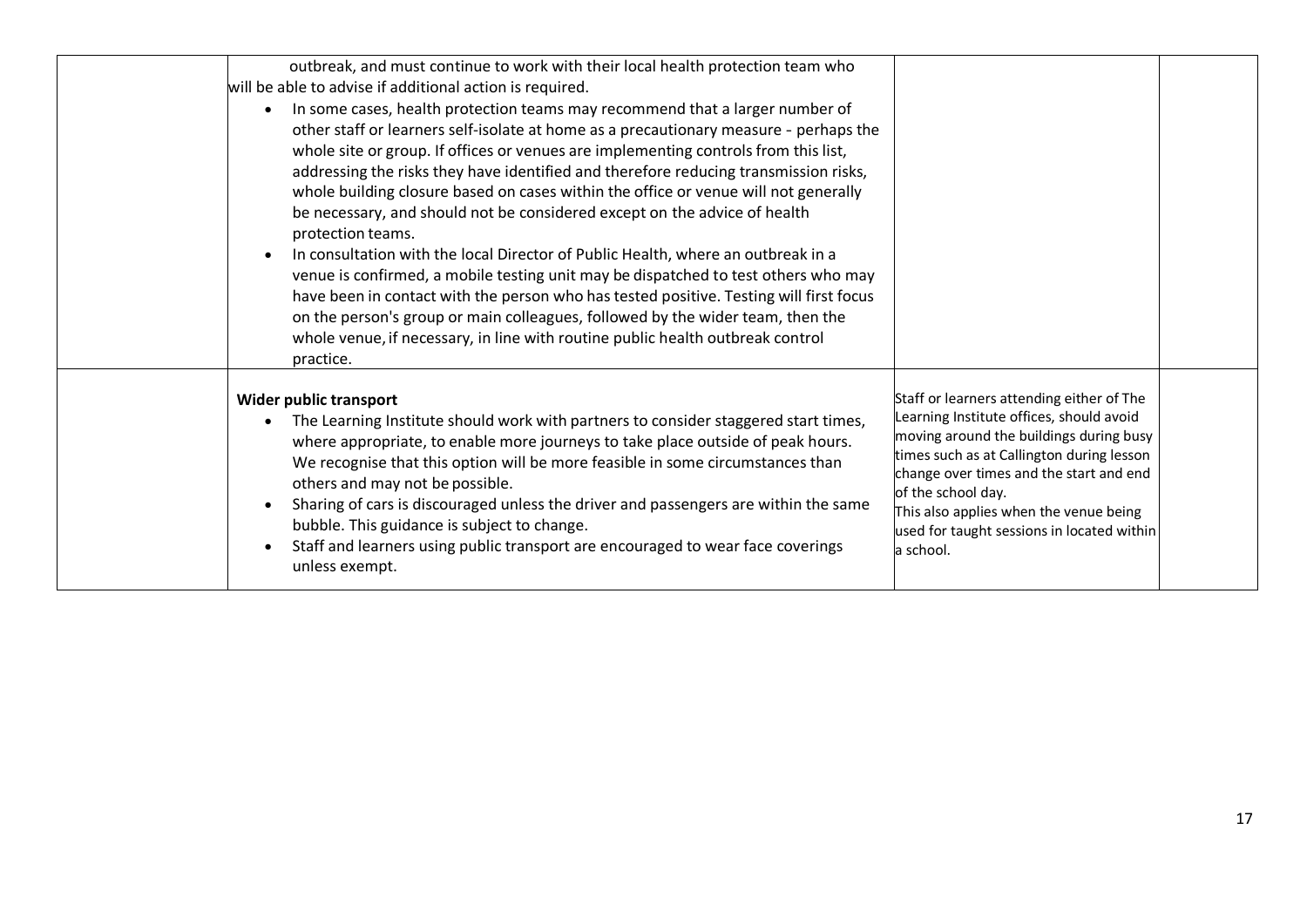| <b>Attendance</b> | <b>Attendance expectations</b>                                                                                                                                                   |                                                                                  |  |
|-------------------|----------------------------------------------------------------------------------------------------------------------------------------------------------------------------------|----------------------------------------------------------------------------------|--|
|                   | Staff of The Learning Institute are encouraged to work from home wherever possible<br>$\bullet$                                                                                  |                                                                                  |  |
|                   | and to avoid unnecessary travel. Diaries should be kept up to date. When intending to                                                                                            |                                                                                  |  |
|                   | go into either of the offices, they should inform the main office administrator/manager                                                                                          |                                                                                  |  |
|                   | to ensure that the office is open and that there are appropriate numbers of staff due in                                                                                         |                                                                                  |  |
|                   | that day to allow social distancing to be maintained.                                                                                                                            |                                                                                  |  |
|                   | Meeting should be held online whenever possible.<br>$\bullet$                                                                                                                    |                                                                                  |  |
|                   | Visitors to either of the offices are by appointment only and must sign in and out.<br>$\bullet$                                                                                 |                                                                                  |  |
|                   | Registers will be kept, complying with Track and Trace protocol.<br>$\bullet$                                                                                                    |                                                                                  |  |
|                   | Face to face taught sessions will commence and continue as it is deemed safe to do so.<br>$\bullet$                                                                              |                                                                                  |  |
|                   | Individualised venues/venues may be impacted by localised lockdown measures.                                                                                                     |                                                                                  |  |
|                   |                                                                                                                                                                                  |                                                                                  |  |
|                   | Individuals who are shielding or self-isolating                                                                                                                                  |                                                                                  |  |
|                   | We now know much more about coronavirus (COVID-19) and so in future there will                                                                                                   | Government guidelines on self-isolating<br>need to be followed those individuals |  |
|                   | be far fewer people advised to shield whenever community transmission rates are                                                                                                  | who need to shield will be informed by                                           |  |
|                   | high. You should note however that:                                                                                                                                              | communication from the                                                           |  |
|                   |                                                                                                                                                                                  | NHS/Government. Staff and Learners                                               |  |
|                   | Shielding advice was paused on 1 April 2021. If you require additional care and support<br>$\circ$                                                                               | should notify TLI if they are shielding so                                       |  |
|                   | to help you stay safe and well, there is further advice below.                                                                                                                   | that arrangements can be put in place                                            |  |
|                   |                                                                                                                                                                                  | regarding face-to-face sessions.                                                 |  |
|                   | As restrictions have been eased following the move to Step 4 of the roadmap, we are<br>$\circ$                                                                                   |                                                                                  |  |
|                   | advising clinically extremely vulnerable people, as a minimum, to follow the same                                                                                                | Guidelines for tutors & learners when                                            |  |
|                   | guidance as everyone else. It is important that everyone adheres to this guidance.                                                                                               | they go on site.                                                                 |  |
|                   |                                                                                                                                                                                  | Liaise with venues to see what they want.                                        |  |
|                   | However, for someone who is at a higher risk of becoming seriously ill if they were to<br>$\circ$                                                                                |                                                                                  |  |
|                   | catch COVID-19, they may wish to think particularly carefully about additional                                                                                                   | (Revised learner, administrator, tutor,                                          |  |
|                   | precautions they might wish to continue to take. Individuals may choose to limit the                                                                                             | and center handbooks.)                                                           |  |
|                   | close contact they have with those they do not usually meet with to reduce the risk of                                                                                           |                                                                                  |  |
|                   | catching or spreading COVID-19, particularly if they are clinically extremely vulnerable<br>and if COVID-19 disease levels in the general community are high. It is important to |                                                                                  |  |
|                   | respect and be considerate of those who may wish to take a more cautious approach as                                                                                             |                                                                                  |  |
|                   | restrictions are lifted.                                                                                                                                                         |                                                                                  |  |
|                   |                                                                                                                                                                                  |                                                                                  |  |
|                   |                                                                                                                                                                                  |                                                                                  |  |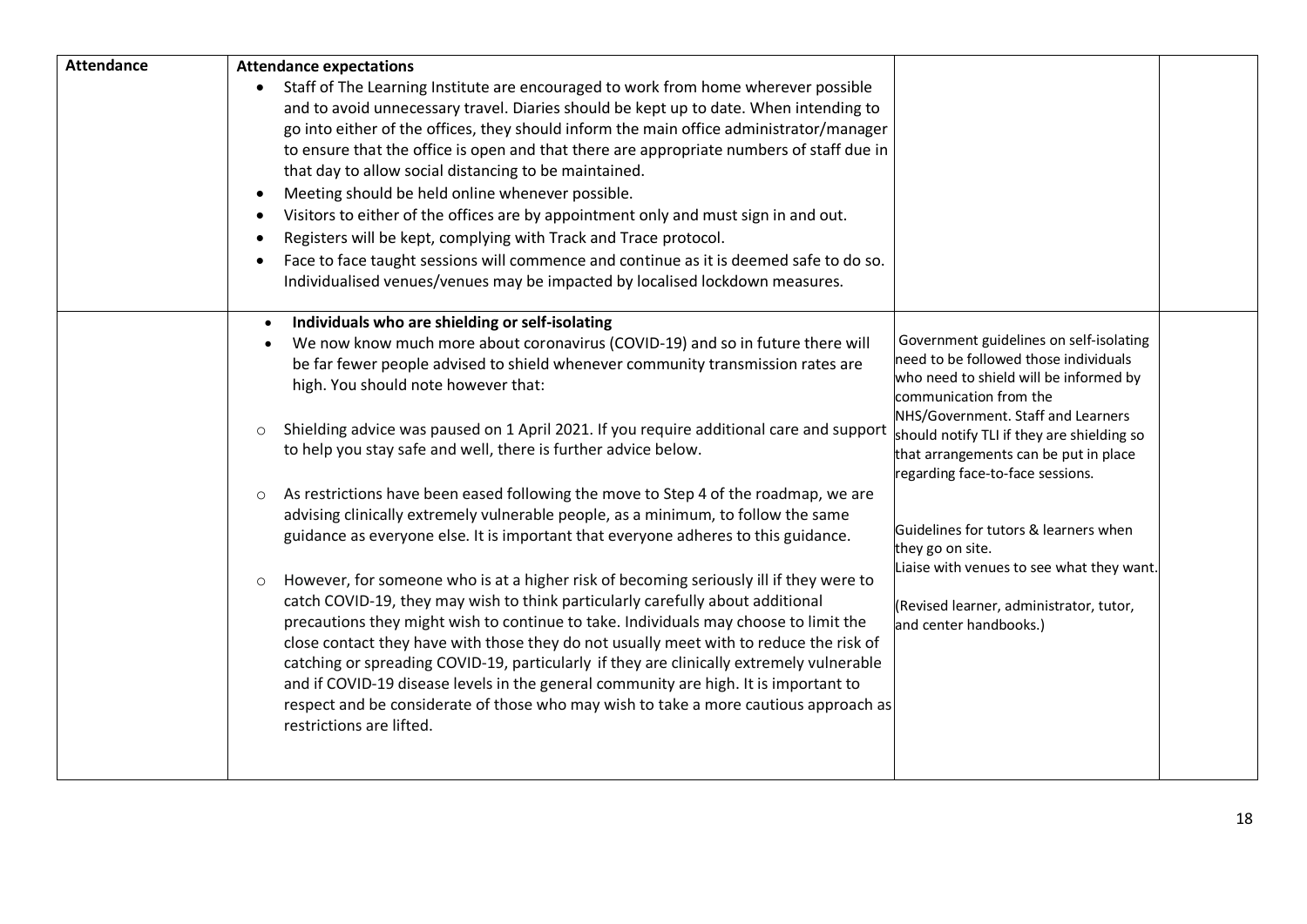|                                                 | If individuals with significant risk factors are concerned, we recommend<br>individuals discuss with TLI/line manager their concerns and provide reassurance<br>of the measures theyare putting in place to reduce the risk in a work situation.<br>Communicate clear and consistent expectations around work and taught session<br>$\bullet$<br>attendance to individuals throughout the year<br>Identify individuals who are reluctant or anxious about returning or who are at risk<br>$\bullet$<br>of disengagement. Work closely with individuals to support the return to work.<br>There is an expectation that, provided the most current guidance allows and venues<br>$\bullet$<br>are deemed to be meeting all health and safety requirements, staff and learners<br>should return to face to face sessions as per individual timetables.<br>Course Leaders should take responsibility for ensuring al learners are kept fully up to<br>$\bullet$<br>date with changes or key dates and arrangements.<br>Line managers should ensure that staff they are responsible for are fully informed<br>and that any concerns are discussed. | Education remains a priority with the<br>government and teaching should be<br>resumed as soon as is feasible to limit<br>disruption to learning.<br>Individuals who are unable or concerned<br>about returning should speak with the<br>line manager (staff) or tutor (learners) |  |
|-------------------------------------------------|-----------------------------------------------------------------------------------------------------------------------------------------------------------------------------------------------------------------------------------------------------------------------------------------------------------------------------------------------------------------------------------------------------------------------------------------------------------------------------------------------------------------------------------------------------------------------------------------------------------------------------------------------------------------------------------------------------------------------------------------------------------------------------------------------------------------------------------------------------------------------------------------------------------------------------------------------------------------------------------------------------------------------------------------------------------------------------------------------------------------------------------------------|----------------------------------------------------------------------------------------------------------------------------------------------------------------------------------------------------------------------------------------------------------------------------------|--|
|                                                 | The Learning Institute will encourage all staff and learners to be mindful of their<br>$\bullet$<br>own and others well-being. Information and checks will be implemented to ensure<br>concerns are highlighted promptly and support / signposts provided.                                                                                                                                                                                                                                                                                                                                                                                                                                                                                                                                                                                                                                                                                                                                                                                                                                                                                    |                                                                                                                                                                                                                                                                                  |  |
| <b>The Learning</b><br>Institute -<br>Workforce | Whilst wider government policy changes, working from home will continue but to a<br>$\bullet$<br>reduced level, with meetings being held both face-to-face and online.<br>With the lifting of restrictions, whilst the 2-metre distance between<br>$\bullet$<br>workstations and tables no longer applies, when working in an office-based<br>environment, desks should allow forsocial distancing to be maintained<br>wherever possible. Where possible, individual venues will allow as much<br>space between tables.<br>Workstations should be cleaned between users - before and after by the                                                                                                                                                                                                                                                                                                                                                                                                                                                                                                                                             | Individuals attending the Callington and<br>Roche offices should follow the current<br>guidance set by the whole site.                                                                                                                                                           |  |
|                                                 | user.<br>If the physical space does not allow for some social distancing, all mitigating<br>$\bullet$<br>actions possible should be introduced to reduce the risk of transmission, these<br>could include:<br>Rearrangement/removal/taping off furniture.<br>$\circ$<br>Relocation to other space.<br>$\circ$<br>Rota's for on-site/homeworking (where it is possible to undertake<br>$\circ$<br>a proportion of activities from home). Booking of office rooms and                                                                                                                                                                                                                                                                                                                                                                                                                                                                                                                                                                                                                                                                           | Cleaners will clean communal areas of<br>the offices, but individuals should clean<br>their stations and other used areas<br>before they leave alongside sanitising<br>hands on entering and leaving.                                                                            |  |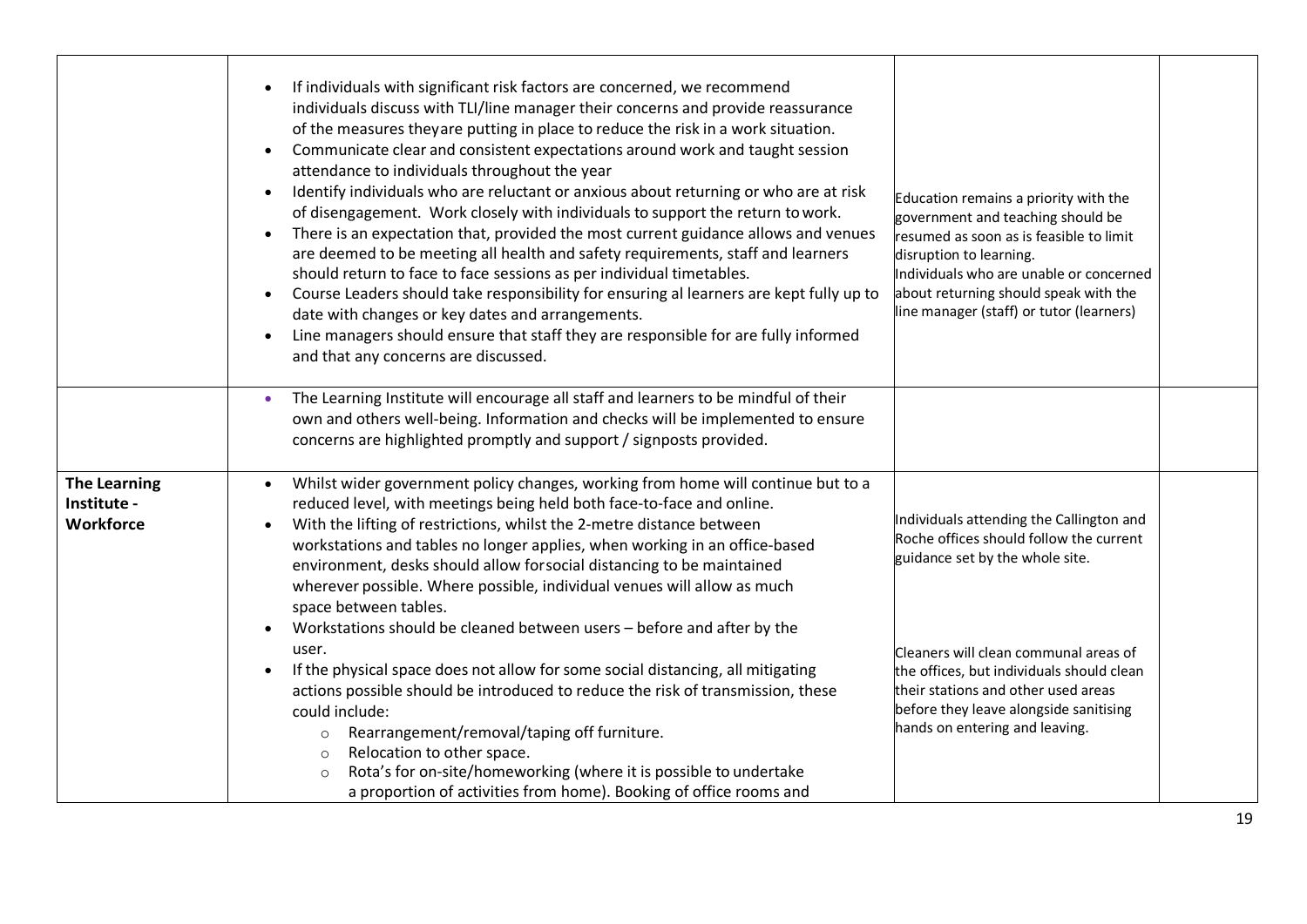| <b>Staff who are</b><br>clinically vulnerable<br>or extremely<br>clinically vulnerable | desks in Roche through Roche Bookings - Rooms and Hot Desks<br>Use of screens to create physical barriers.<br>$\circ$<br>Working side-by-side, rather than face-to-face.<br>Adequate ventilation within each working area.<br>$\circ$<br>Within offices, it should be possible to implement a system to allow the team to<br>operate effectively. If this is not possible, in exceptional cases, specific mitigation<br>measures will be detailed in local site-based risk assessments.<br>Where offices and venues apply the full measures in this guidance, the risks to all<br>staff and learners will be mitigated significantly, including those who are extremely<br>and moderately clinically vulnerable. We expect this will allow most individuals to<br>return to places of work and study, although we advise those in the most at-risk<br>category to take particular care while community transmission rates continue to<br>fall.<br>Advice for those who are pregnant is available via: Pregnancy and<br>coronavirus (COVID-19) - NHS (www.nhs.uk).<br>The Learning Institute should conduct an individual risk assessment to confirm the<br>ability to maintain a safe and comfortable working environment and, if necessary be<br>flexible in how those members of staff are deployed to enable them to work<br>remotely (only where possible) or in alternative roles in school where social |  |
|----------------------------------------------------------------------------------------|---------------------------------------------------------------------------------------------------------------------------------------------------------------------------------------------------------------------------------------------------------------------------------------------------------------------------------------------------------------------------------------------------------------------------------------------------------------------------------------------------------------------------------------------------------------------------------------------------------------------------------------------------------------------------------------------------------------------------------------------------------------------------------------------------------------------------------------------------------------------------------------------------------------------------------------------------------------------------------------------------------------------------------------------------------------------------------------------------------------------------------------------------------------------------------------------------------------------------------------------------------------------------------------------------------------------------------------------------------------------------------------------------------------|--|
| <b>Staff and learners</b><br>who are pregnant                                          | distancing needs to be maintained.<br>As a general principle and in accordance to current guidance, staff who are<br>pregnant are not at increased risk to covid-19 but up to date advice is<br>available via: Pregnancy and coronavirus (COVID-19) - NHS (www.nhs.uk).<br>A specific risk assessment template for new and expectant mothers will be<br>completed for any WeST staff known to be pregnant prior to, or immediately upon,<br>their return to their workplace.<br>Learners who are pregnant should inform the Student Support officer for The<br>Learning Institute to ensure appropriate measures are in place at the teaching venue.<br>Student teachers should follow the protocol and guidelines of their placement school.                                                                                                                                                                                                                                                                                                                                                                                                                                                                                                                                                                                                                                                                 |  |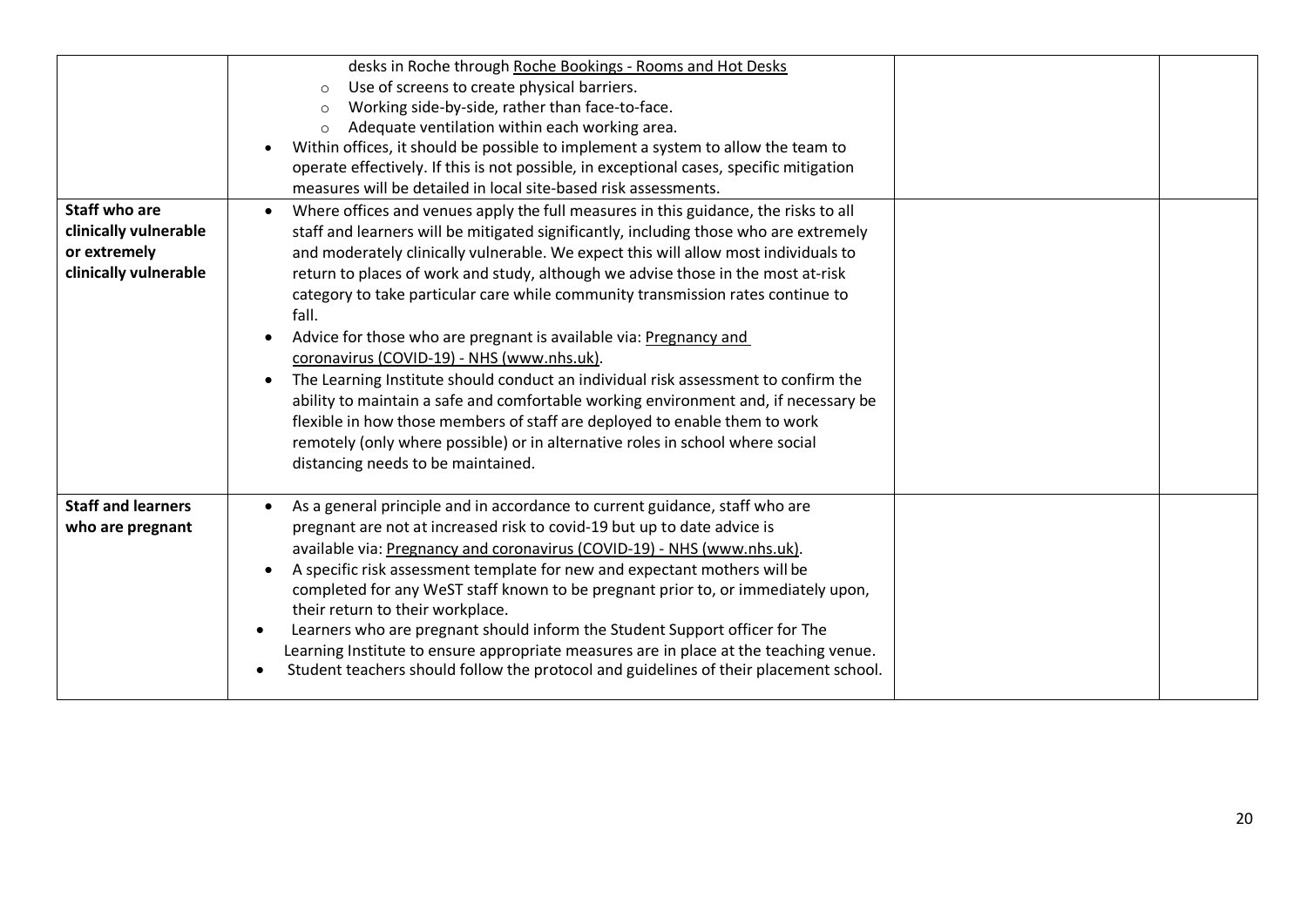| Staff and learners who<br>may otherwise be at<br>increased risk from<br>coronavirus (COVID-<br>19) | Some people with particular characteristics may be at comparatively increased risk<br>$\bullet$<br>from coronavirus (COVID-19), as set out in the COVID-19: review of disparities in risks<br>and outcomes report. The reasons are complex and there is ongoing research to<br>understand and translate these findings for individuals in the future. If people with<br>significant risk factors are concerned, we recommend individuals discuss their<br>concerns and explain the measures The Learning Institute is putting in place to<br>reduce risks. Managers should try as far as practically possible to accommodate<br>additional measures where appropriate, and an individual risk assessment should be<br>used to record<br>discussions and any agreed measures, over and above the organisational-<br>based risk assessment, which is specific to a particular member staff or<br>learner.                                                                                                                |
|----------------------------------------------------------------------------------------------------|------------------------------------------------------------------------------------------------------------------------------------------------------------------------------------------------------------------------------------------------------------------------------------------------------------------------------------------------------------------------------------------------------------------------------------------------------------------------------------------------------------------------------------------------------------------------------------------------------------------------------------------------------------------------------------------------------------------------------------------------------------------------------------------------------------------------------------------------------------------------------------------------------------------------------------------------------------------------------------------------------------------------|
|                                                                                                    | People who live with those who have comparatively increased risk from coronavirus<br>$\bullet$<br>(COVID-19) should attend the workplace.                                                                                                                                                                                                                                                                                                                                                                                                                                                                                                                                                                                                                                                                                                                                                                                                                                                                              |
| <b>Staff deployment</b>                                                                            | Staff will be able to work flexibly either at<br>The Learning Institute may need to alter the way in which they deploy their staff<br>$\bullet$<br>home or on site - depending on room<br>and use existing staff more flexibly to welcome back all learners for face to face<br>space available.<br>sessions. Leaders should discuss and agree any changes to staff roles with<br>individuals.<br>ine managers of The Learning Institute<br>It is important that planning builds in the need to avoid increases in unnecessary and<br>personnel should ensure discussions are<br>unmanageable workload burdens. This could include a review of existing practices in<br>regularly had with employees to monitor<br>this respect and schools may wish to draw on DfE's workload reduction toolkit.<br>and address workload.<br>DfE has also published a range of resources, including case studies to support remote<br>education and help address staff workload, this includes case studies on managing<br>wellbeing. |
| <b>Protocol for external</b><br>visitors                                                           | Meetings should be online as much as<br>Be clear that staff, learners, orany visitors (such as suppliers), not to enter the office<br>possible. Any visitors to site must make<br>buildings if they are displaying any symptoms of coronavirus.<br>booked meetings and sign in at main<br>Testing kits are available in each of The Learning Institute offices for visitors and<br>reception. Details will be taken<br>staff.<br>accordance with track and tracing.                                                                                                                                                                                                                                                                                                                                                                                                                                                                                                                                                    |
|                                                                                                    | All visitors must hand sanitise immediately upon entry to the office or venue.<br>Communicate early with contractors and suppliers that will need to prepare to<br>support The Learning Institute plans for returning for example, administrators, venue<br>managers, cleaning, and hygiene suppliers.                                                                                                                                                                                                                                                                                                                                                                                                                                                                                                                                                                                                                                                                                                                 |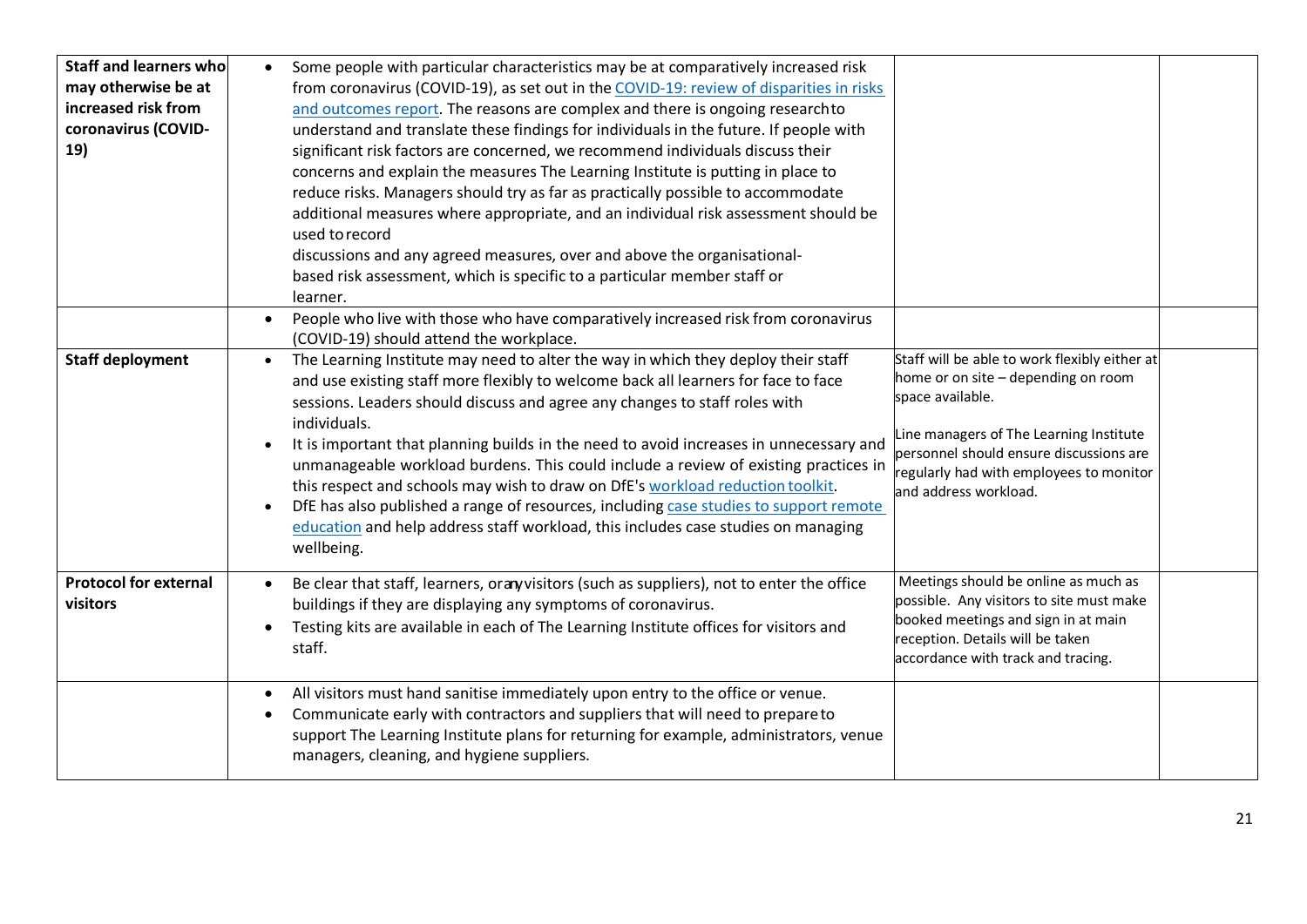| <b>Recruitment</b>                                      | Recruitment should continue as usual.<br>When recruiting, WeST must continue to adhere to the legal requirements<br>regarding pre-appointment checks.<br>From the start of the autumn term checks will revert to being carried out in person<br>for any new appointments.<br>Promotion and recruitment events for The Learning Institute will remain online,<br>$\bullet$<br>information sessions as well as through printed publications.                                                                                                                                                                                                                                                                                                                                                                                                                                                                                                                                                                                                                                                                                                                                                                                                                                                                                                                                                                                                                         |
|---------------------------------------------------------|--------------------------------------------------------------------------------------------------------------------------------------------------------------------------------------------------------------------------------------------------------------------------------------------------------------------------------------------------------------------------------------------------------------------------------------------------------------------------------------------------------------------------------------------------------------------------------------------------------------------------------------------------------------------------------------------------------------------------------------------------------------------------------------------------------------------------------------------------------------------------------------------------------------------------------------------------------------------------------------------------------------------------------------------------------------------------------------------------------------------------------------------------------------------------------------------------------------------------------------------------------------------------------------------------------------------------------------------------------------------------------------------------------------------------------------------------------------------|
|                                                         | Conferences will be attended virtually.<br>$\bullet$                                                                                                                                                                                                                                                                                                                                                                                                                                                                                                                                                                                                                                                                                                                                                                                                                                                                                                                                                                                                                                                                                                                                                                                                                                                                                                                                                                                                               |
| <b>Expectation and</b><br>deployment of ITT<br>trainees | We very much encourage schools to continue hosting Initial Teacher Training trainees.<br>$\bullet$<br>Trainees should contact the ITT team<br>As a provider, The Learning Institute will be monitoring placements for their learners<br>promptly with any concerns relating to<br>to ensure their safety.<br>their placement.<br>ITT trainees will follow the protocols and guidelines set out for each of their<br>$\bullet$<br>placement schools.<br>Schools should consider how they could host ITT trainees, and discuss with The<br>$\bullet$<br>Learning Institute ITT team how this can be done flexibly and innovatively to help<br>meet both school and trainee needs.<br>Deployment decisions will need to consider the skills and capacity of the trainees<br>$\bullet$<br>in question.<br>Trainees could:<br>Take responsibility, with the usual mentor oversight, for small groups of<br>$\circ$<br>pupils across or within years, adapting resources for such groups,<br>creating online learning materials, re-planning sequences of lessons or<br>delivering catch-up lessons<br>Be engaged in wider professional activity, for instance tackling pupil,<br>family, and school needs by learning about, identifying and addressing<br>challenges such as vulnerability, mental health problems orsafeguarding<br>issues<br>Develop or engage in working groups to share best practice<br>$\circ$<br>around resilience, commitment and team-working |
|                                                         | Work in pairs or groups to co-plan, co-teach and co-assess lessons<br>$\circ$<br>with their mentors or other trainees. Paired and group placements,<br>where these are possible, benefit trainees, mentors and teaching staff,<br>promoting a greater sense of team collaboration, ongoing professional<br>learning and reductions in workload.                                                                                                                                                                                                                                                                                                                                                                                                                                                                                                                                                                                                                                                                                                                                                                                                                                                                                                                                                                                                                                                                                                                    |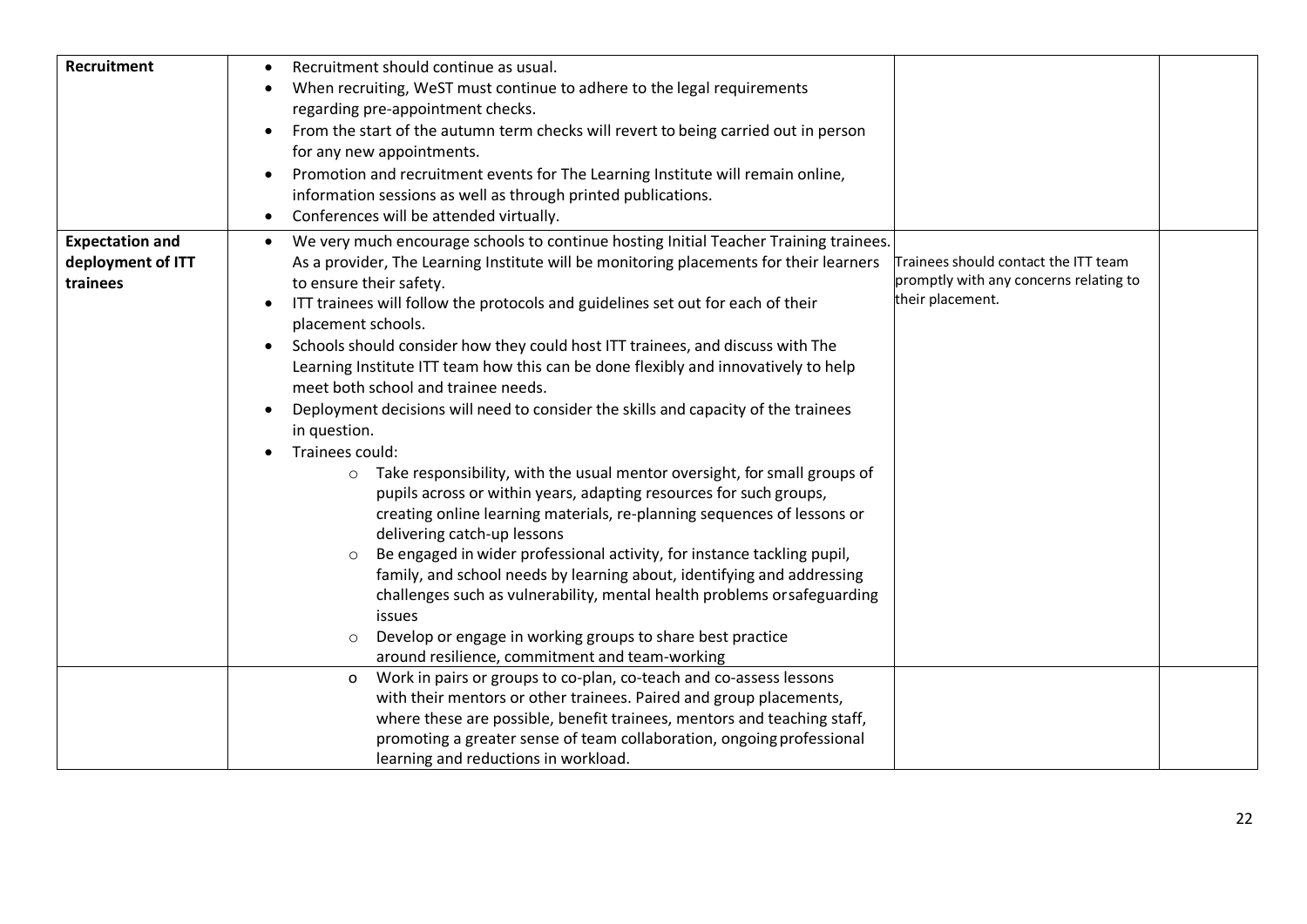| <b>Staff taking leave</b>                            | The Learning Institute staff have been working extremely hard throughout the<br>coronavirus (COVID-19) outbreak and will continue to prepare for all staff and learners government guidelines.<br>to return to face to face sessions this autumn.<br>Staff and learners should be mindful of current government guidelines regarding<br>$\bullet$<br>returning from travelling abroad and the impact that this may have on their work<br>and studies. For example, not being able to attend a work placement if self-isolating.<br>The latest travel guidance can be accessed at Travel abroad from England during<br>coronavirus (COVID-19) - GOV.UK (www.gov.uk). There is a risk that, where staff and<br>learners travel abroad, their return travel arrangements could be disrupted due to<br>factors arising beyond their control in relation to coronavirus (COVID-19), such as<br>the potential for reinstatement of lockdown measures in the place they are visiting.<br>Where it is not possible to avoid a member of staff having to quarantine during term<br>time, The Learning Institute should refer to Guidance for Managers and Staff on<br>Quarantine on Entering or Returning to the UK (correct at 1st July 2020). | The Learning Institute will follow<br>Learners and staff should notify The<br>Learning Institute when they plan to go<br>abroad and a return to venues or offices<br>could be affected.<br>Whilst sessions are taught online and<br>staff can work from home, self-isolation<br>is not such an issue but as things return<br>to normal, individuals need to consider<br>the potential challenges prior to booking<br>any holidays.<br>For staff, there is no limit on how many<br>times someone can self-isolate<br>regarding sick pay/time off they will<br>need to contact HR. |  |
|------------------------------------------------------|----------------------------------------------------------------------------------------------------------------------------------------------------------------------------------------------------------------------------------------------------------------------------------------------------------------------------------------------------------------------------------------------------------------------------------------------------------------------------------------------------------------------------------------------------------------------------------------------------------------------------------------------------------------------------------------------------------------------------------------------------------------------------------------------------------------------------------------------------------------------------------------------------------------------------------------------------------------------------------------------------------------------------------------------------------------------------------------------------------------------------------------------------------------------------------------------------------------------------------------|----------------------------------------------------------------------------------------------------------------------------------------------------------------------------------------------------------------------------------------------------------------------------------------------------------------------------------------------------------------------------------------------------------------------------------------------------------------------------------------------------------------------------------------------------------------------------------|--|
| Safeguarding<br><b>Work Placements and</b><br>venues | Schools should revise their child protection policy (led by their Designated Safeguarding<br>Lead) to reflect the return of more pupils. Schools must have regard to the statutory<br>safeguarding guidance, Keeping children safe in education 2021<br>(publishing.service.gov.uk) and should refer to the Actions for schools during the<br>coronavirus outbreak - GOV.UK (www.gov.uk)<br>Designated safeguarding leads (and deputies) should be provided with more time,<br>especially in the first few weeks of term, to help them provide support to staff regarding<br>any new safeguarding and welfare concerns and the handling of referrals to social care<br>and other agencies where these are appropriate, and agencies and services should<br>prepare to work together to actively look for signs of harm.                                                                                                                                                                                                                                                                                                                                                                                                                | Information regarding current county<br>based safeguarding advice is located on<br>The Learning Institute website, on a<br>designated Covid-19 page also on<br>safeguarding page.                                                                                                                                                                                                                                                                                                                                                                                                |  |
| <b>Breaks/lunches</b>                                | It is recommended that breaks and lunches should be staggered to reduce mixing<br>$\bullet$<br>between staff/group bubbles. This will also reduce pressure on kitchen and<br>refreshment areas.                                                                                                                                                                                                                                                                                                                                                                                                                                                                                                                                                                                                                                                                                                                                                                                                                                                                                                                                                                                                                                        |                                                                                                                                                                                                                                                                                                                                                                                                                                                                                                                                                                                  |  |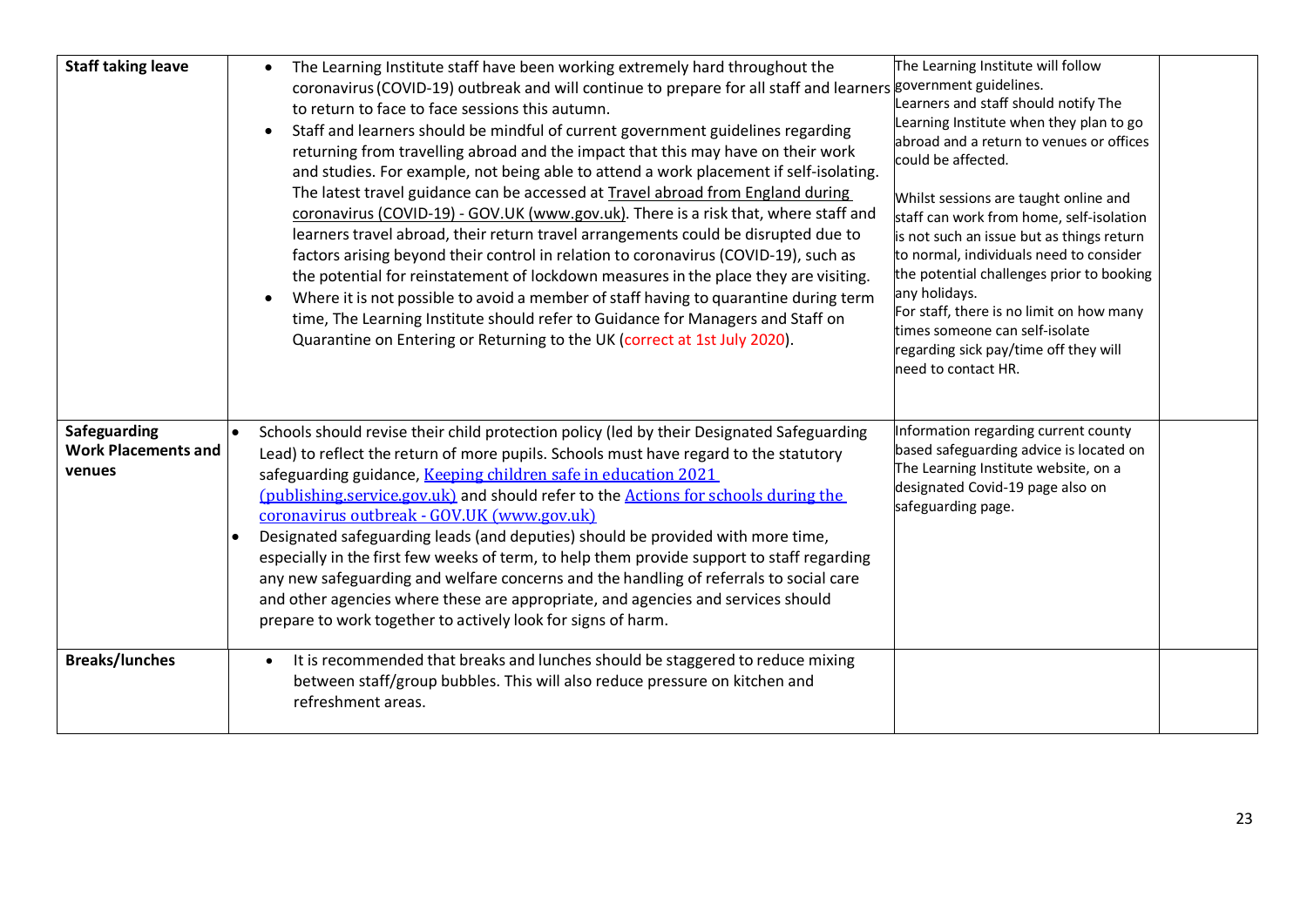| Contingency<br>planning for local<br>outbreaks/ lockdown | In the event of a local outbreak, the PHE health protection team or local authority<br>may advise a school or number of schools to close temporarily to help control<br>transmission. This may impact on work placements and/or venues. Schools will also need<br>a contingency plan for this eventuality. Schools may remain partially open for<br>vulnerable children and children of key workers. Staff and learners should check<br>whether they should continue to be onsite or remain at home.<br><b>Remote education support</b><br>In the event of a local or national lockdown, The Learning Institute staff should all<br>work from home.<br>Provision will be made for learning to take place virtually using the agreed platforms<br>including Teams and Collaborate.<br>Tutors and staff will remain accessible to colleagues and learners to ensure<br>accessibility to materials and to address issues promptly. | The Learning Institute is well placed to<br>deliver online live learning.                                                                                                                                                                                                                                                                                                                                                                                                                                                                                                                                                                                                     |
|----------------------------------------------------------|---------------------------------------------------------------------------------------------------------------------------------------------------------------------------------------------------------------------------------------------------------------------------------------------------------------------------------------------------------------------------------------------------------------------------------------------------------------------------------------------------------------------------------------------------------------------------------------------------------------------------------------------------------------------------------------------------------------------------------------------------------------------------------------------------------------------------------------------------------------------------------------------------------------------------------|-------------------------------------------------------------------------------------------------------------------------------------------------------------------------------------------------------------------------------------------------------------------------------------------------------------------------------------------------------------------------------------------------------------------------------------------------------------------------------------------------------------------------------------------------------------------------------------------------------------------------------------------------------------------------------|
| <b>Cleaning</b>                                          | Ensure that all staff follow the COVID-19: cleaning of non-healthcare settings<br>guidance.<br>Ensure that sufficient handwashing facilities are available.<br>Provide hand sanitiser in all classrooms and communal areas.<br>Ensure that all staff and learners sanitise their hands-on arrival at offices and<br>venues, before and after eating, and after sneezing or coughing.<br>Bins should be emptied regularly.<br>Prop doors open, where safe to do so (bearing in mind fire safety and safeguarding),<br>to limit use of door handles and aid ventilation.<br>Discuss with cleaning contractors, staff and the WeST Estates Team the additional<br>cleaning requirements and agree additional hours to allow for this.                                                                                                                                                                                              | The Learning Institute offices have a<br>cleaner once a day usually coming in<br>after work/school hours. This is subject<br>to change according to local situations<br>and guidance.<br>Venues will have a clear cleaning protocol<br>which The Learning Institute will have<br>confirmed prior to learners returning to<br>taught session venues.<br>Signage is in place in offices and venues<br>will also comply with this guidance.<br>Gels, disinfectant, soap should be easily<br>accessible in all offices and venues,<br>usually within the main room on arrival<br>along with materials to clean desks and<br>resources such as wipes or spray and<br>paper towels. |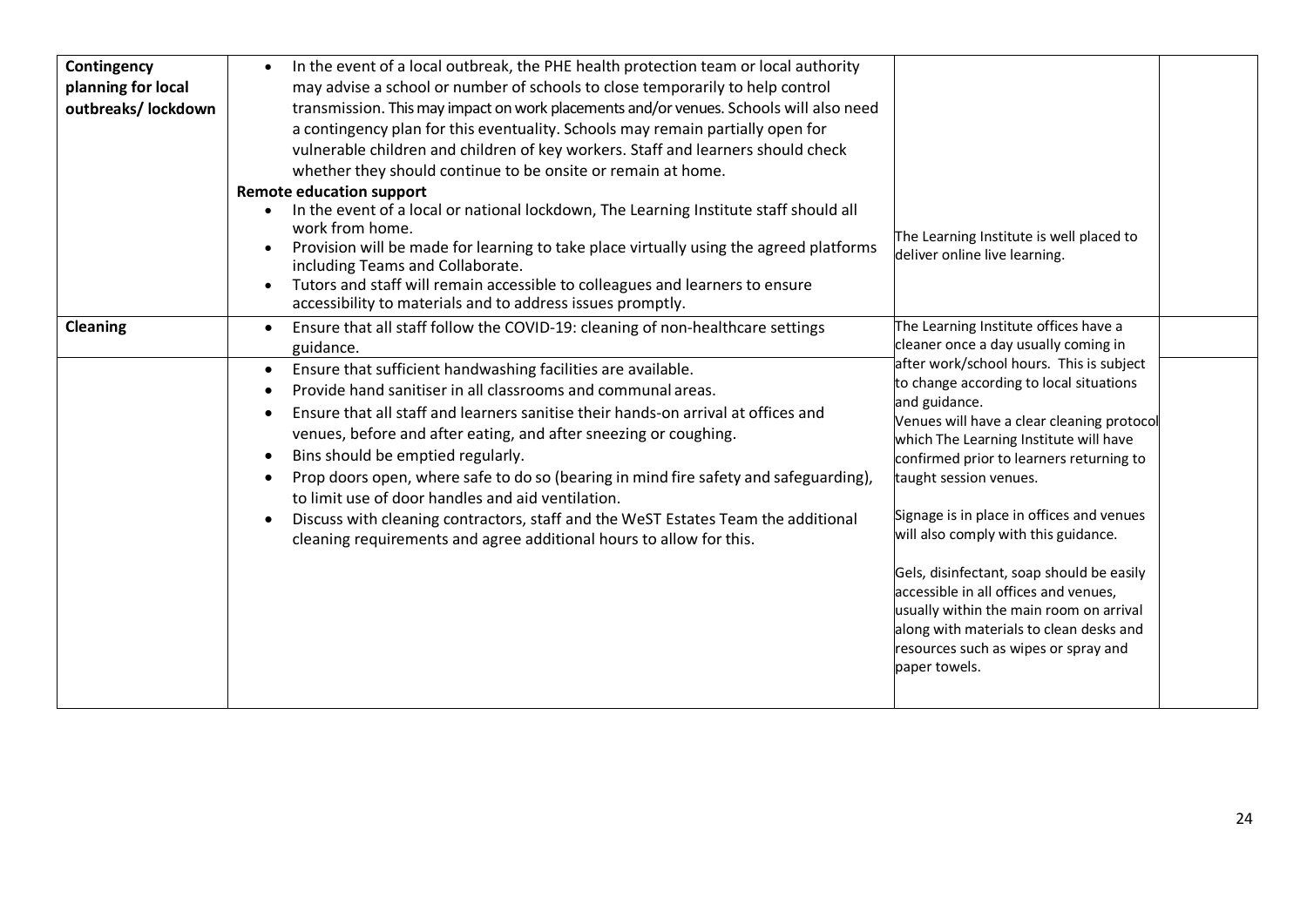| <b>Staff meetings and</b><br>training | Physical staff meetings (inc. departmental and SLT meetings) should be kept to an<br>absolute minimum and should only take place for a short period of time, in a well-<br>ventilated room, where 2-metre social distancing can be maintained.                                                                                         | Meetings should be online as much as<br>possible and any meetings held on site<br>must be pre booked. |
|---------------------------------------|----------------------------------------------------------------------------------------------------------------------------------------------------------------------------------------------------------------------------------------------------------------------------------------------------------------------------------------|-------------------------------------------------------------------------------------------------------|
|                                       | The Learning Institute is strongly advised to avoid holding meetings where all senior<br>leaders are together (or timetabled within the same bubble). A positive CV case<br>could result in the whole senior leadership entering isolation for 14-days.<br>The use of MS Teams is advised as a safe way to hold meetings and training. |                                                                                                       |

**The Learning Institute staff and learners should follow the Risk Assessment guidelines specific to their individual places of work and study.**

**Staff and learners should remain respectful of their colleagues and fellow learners, being mindful of personal choice as well as potential anxiety and concerns relating to the covid-19 situation.**

**Staff and Learners should raise any concerns related to venue the Risk Assessment promptly with either the main office in Roche (office (01726 891807/ admin.roche@learninginstitute.co.uk), Ginny Honey (07956056419/ ginny.honey@learninginstitute.co.uk) or Jacky Olver (07399711169/jacky.olver@learninginstitute.co.uk).**